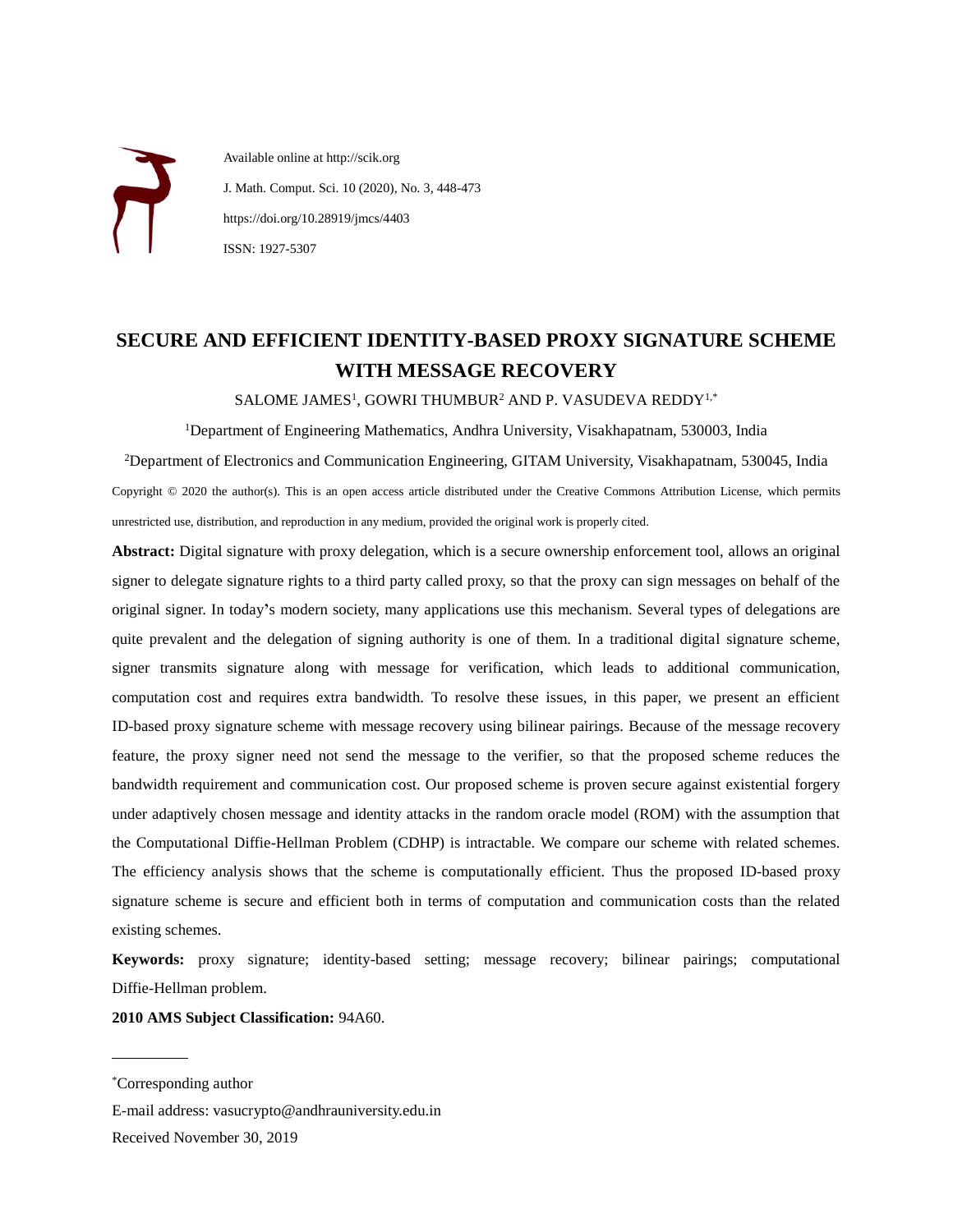#### **1. INTRODUCTION**

In a traditional public key cryptography, the user generates a private/public key pair and based on the fact that this key pair has absolutely no indication to which identity it belongs, the public key needs to be certified i.e. to bind the public key to the user's identity, through a digital certificate. In this system, however, the participant should first check the certificate of the user, before using the public key of a user. Subsequently, this system requires a large amount of computing time and storage when the number of users is increasing rapidly. In view of simplifying the key management complexity which is a heavy burden in the traditional public key cryptography (PKC), the concept of identity based cryptography was introduced by Shamir [1] in 1984. The ID-based cryptography can be an excellent option for traditional public key infrastructures, particularly when it desires efficient key management and moderate security. The primary concept behind an ID-based cryptography is that, it is possible to calculate the user's public key directly from his/her identity instead of extracting it from a certificate issued by a certificate authority. The private key is obtained by a trusted authority called private key generator (PKG). The bilinear pairings [2] have discovered several cryptographic applications, as they can be used to understand certain cryptographic primitives that were earlier unidentified or impractical. More specifically, they are the fundamental tools for constructing ID-based cryptographic schemes.

Today, we live in a digital era where communications and transactions are mainly online and in various areas, including e-government and e-commerce, there might be many circumstances in which the signatory entity itself cannot apply the signature and requires delegating its rights to another entity. A method of such delegation, called the proxy signature scheme was proposed by Mambo, Usuda and Okamoto [3] in 1996. The proxy signature enables a designated person called a proxy signer to sign on behalf of the original signer. It plays a very significant role in numerous applications including e-cash system [4], mobile agents for electronic commerce [5], mobile communications [6], grid computing [7] and distributed shared object systems [8]. The proxy signature can be classified as full delegation, partial delegation and delegation by warrant on the basis of delegation of signing powers to the proxy signer. The proxy signature is also categorized as unprotected proxy signature and protected proxy signature on the basis of protection.

The computation and communication efficiency are the key requirements in the latest scenario of technological development. In any communication network, the bandwidth is one of the primary limitations. In order to design a new efficient scheme, it is necessary to ensure that the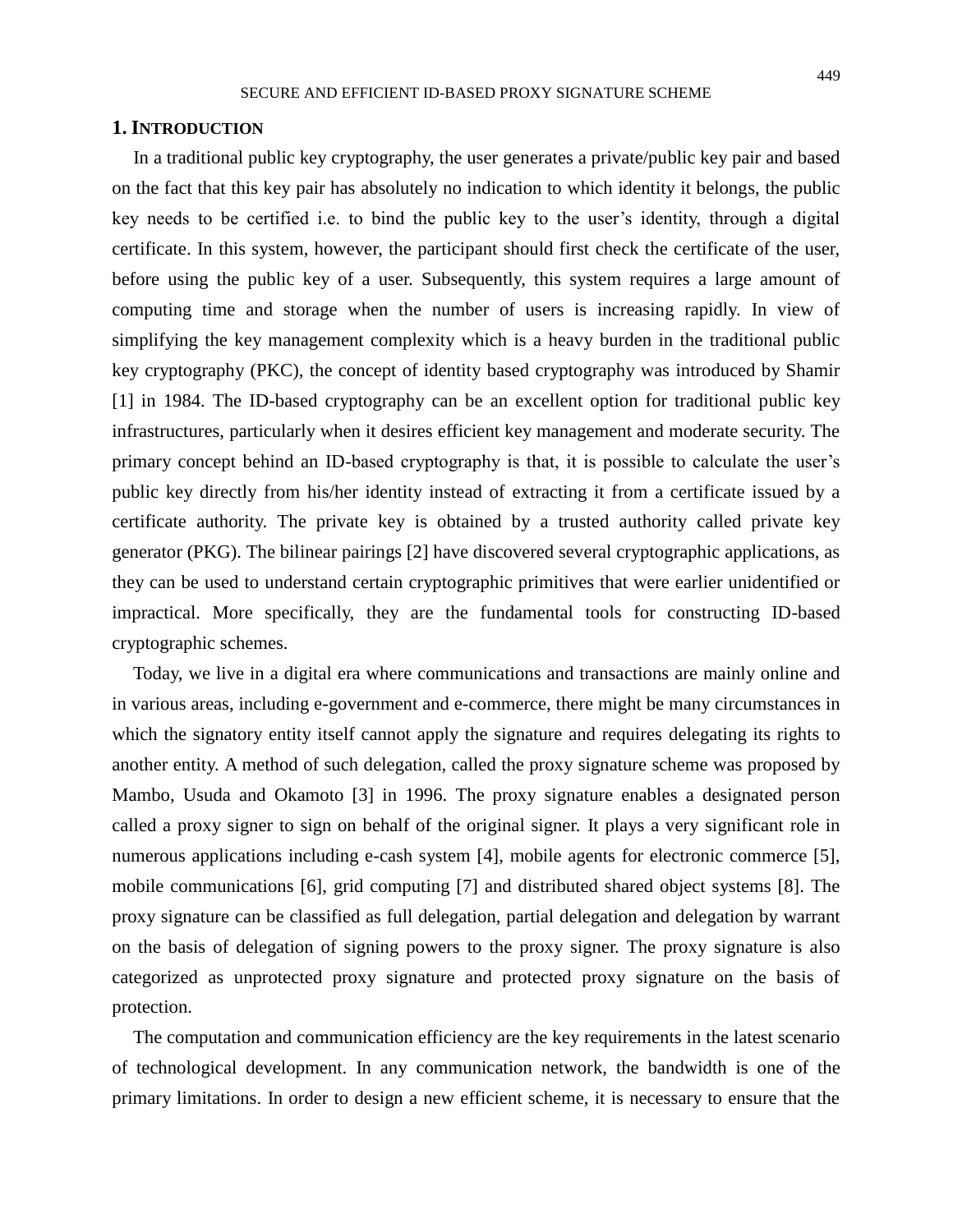#### SALOME JAMES, GOWRI THUMBUR AND P. VASUDEVA REDDY

amount of data to be communicated or transmitted is reduced, so as to improve the communication efficiency. To minimize the overall length of the message and the appended signature, the idea of digital signature scheme with message recovery was initially introduced by Nyberg and Rueppel [9] in 1993. In this signature scheme, it is not necessary to transmit the original message along with the signature, as it is appended to the signature and can be recovered during the process of verification/message recovery. ID-based message recovery signature schemes are more convincing, as they avoid using a complicated certification system which is necessary in traditional message recovery signature schemes.

ID-based proxy signature schemes have enjoyed a significant interest from the cryptographic research community. The first ID-based proxy signature scheme was proposed by Zhang and Kim [10] in 2003. However, no formal security analysis was provided for their scheme. In 2005, Xu *et al.* [11] proposed an ID-based proxy signature scheme from pairings, but the security model described in their scheme did not take the case of an adaptively chosen identity attack into consideration. Subsequently in 2006, Gu *et al*. [12] proposed an ID-based proxy signature from pairings and discussed the security of the scheme in the ROM. In the same year, Mala *et al.* [13] proposed an ID-based proxy signature scheme from bilinear pairings and their scheme was based on Hess ID-based signature scheme [14]. Since then many ID-based proxy signature schemes were proposed in the literature [15-22].

Over the past decade, the cryptographer community has focused on designing secure and efficient message recovery proxy signature schemes. These schemes are efficient in terms of bandwidth, due to the message recovery property. Moreover, various message recovery proxy signature schemes [23-30] with different settings are proposed in the literature. It is, however, interesting to construct ID-based proxy signature schemes with message recovery to provide more flexible management of public keys and shorten the ID-based proxy signatures, thereby enhancing their communication overhead. The concept of ID-based proxy signature scheme with message recovery was introduced by Singh *et al*. [24] in 2012. Unfortunately, Tian *et al.* [25] reported the insecurity in Singh *et al.*'s [24] scheme. In 2013, Yoon *et al*. [26] proved that Singh *et al*.'s [24] scheme is insecure and they presented an improved ID-based proxy signature scheme with message recovery. In 2015, Zhou [28] proposed an improved ID-based proxy signature scheme with message recovery and in their scheme; they reported a security flaw in the proof of Singh *et al.* [24] scheme and discussed an improvement towards Singh *et al*. [24] scheme. In the same year, Sarde and Banerjee [20] proposed a secure ID-based proxy signature scheme from bilinear pairings. The security of their scheme is based both on CDHP resolution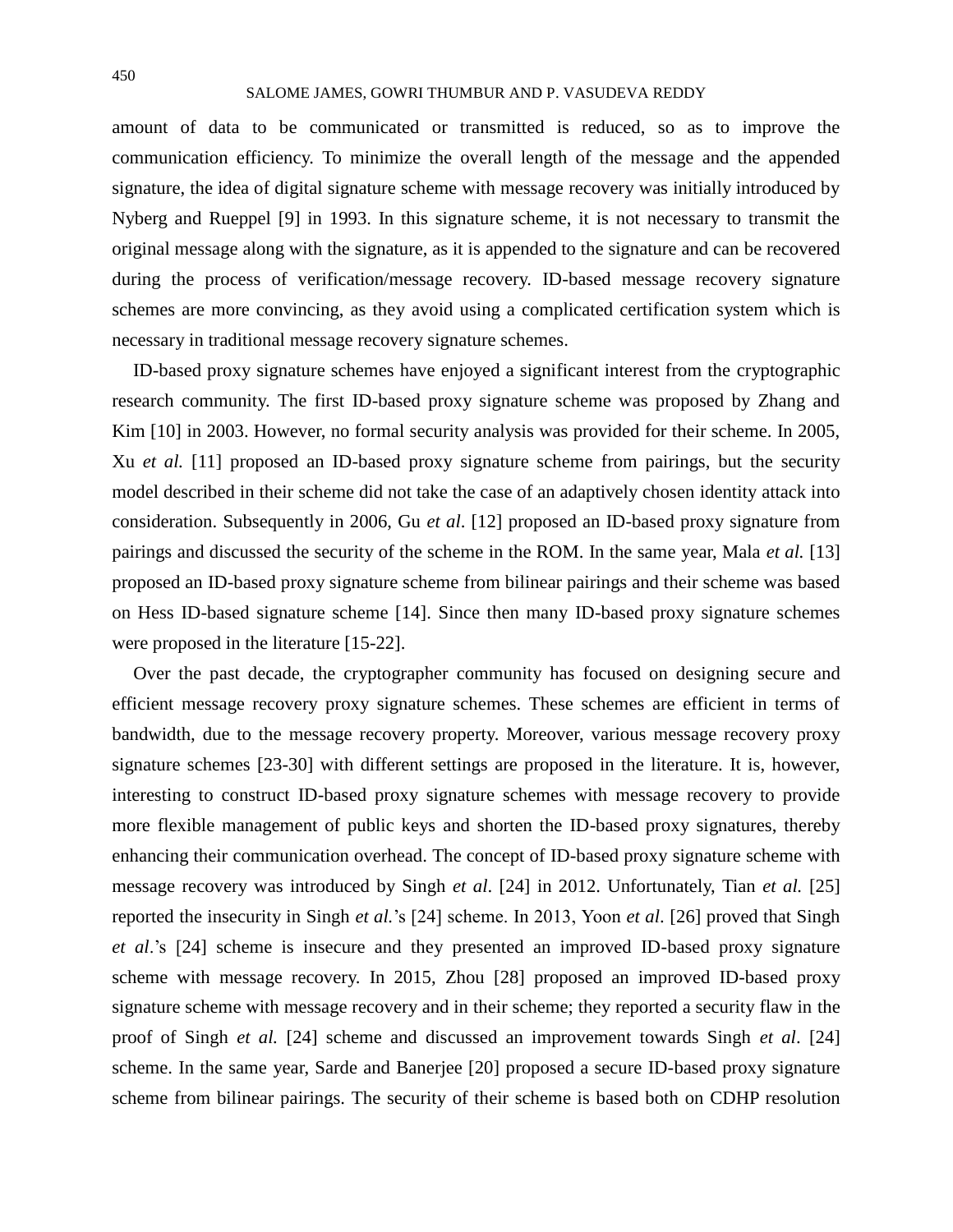and the strength and security of the hash function. Later, in 2016, Asaar *et al*. [29] proposed a short ID-based proxy signature scheme with message recovery and they claimed that Yoon *et al*. [26] scheme did not fulfill all the criteria of a proxy signature scheme with message recovery. Subsequently, in 2018, Liu *et al*. [22] proposed Strong Identity-based Proxy Signature Schemes, Revisited. In their scheme, they identified a new attack that has been neglected by many existing proven secure proxy signature schemes. They also proposed one method that can effectively prevent this attack and can also be applied in other proxy signature schemes to ensure an improved security. To fulfill the requirements of proxy signature schemes for low bandwidth communications and to maintain the merits of the message recovery property, in this paper we propose an efficient ID-based proxy signature scheme with message recovery from bilinear pairings. With smaller key sizes, our scheme achieves an appropriate level of security and thus improves the communicational efficiency.

The rest of the paper is organized accordingly. Section 2 discusses the preliminaries and computational hard problems. Framework and security model for the proposed scheme are presented in section 3.The proposed IBPSMR scheme is presented in section 4. The Security analysis and efficiency analysis are presented in section 5. Finally, the conclusion is discussed in section 6.

#### **2. PRELIMINARIES**

In this section, we briefly review the fundamental concepts of bilinear pairings and some related mathematical computational problems.

# **2.1. Bilinear Pairings**

It is a significant cryptographic primitive and is widely adapted in several practical applications of cryptography. Let  $G_1$  and  $G_2$  be additive and multiplicative cyclic groups respectively of same prime order  $q$  with  $P$  as a generator of  $G_1$ . An admissible bilinear pairing is a map  $\hat{e}$  defined by  $\hat{e}: G_1 \times G_1 \rightarrow G_2$  satisfying the following properties:

- 1) Bilinearity: For all  $P, Q \in G_1$  and  $a, b \in Z_q^*$ ,  $\hat{e}(aP, bQ) = \hat{e}(P, Q)^{ab}$ .
- 2) Non-Degeneracy: There exists  $P \in G_1$ , such that  $\hat{e}(P, P) \neq 1$ .
- 3) Computability: There exists an efficient algorithm to compute  $\hat{e}(P, Q)$  for all  $P, Q \in G_1$ .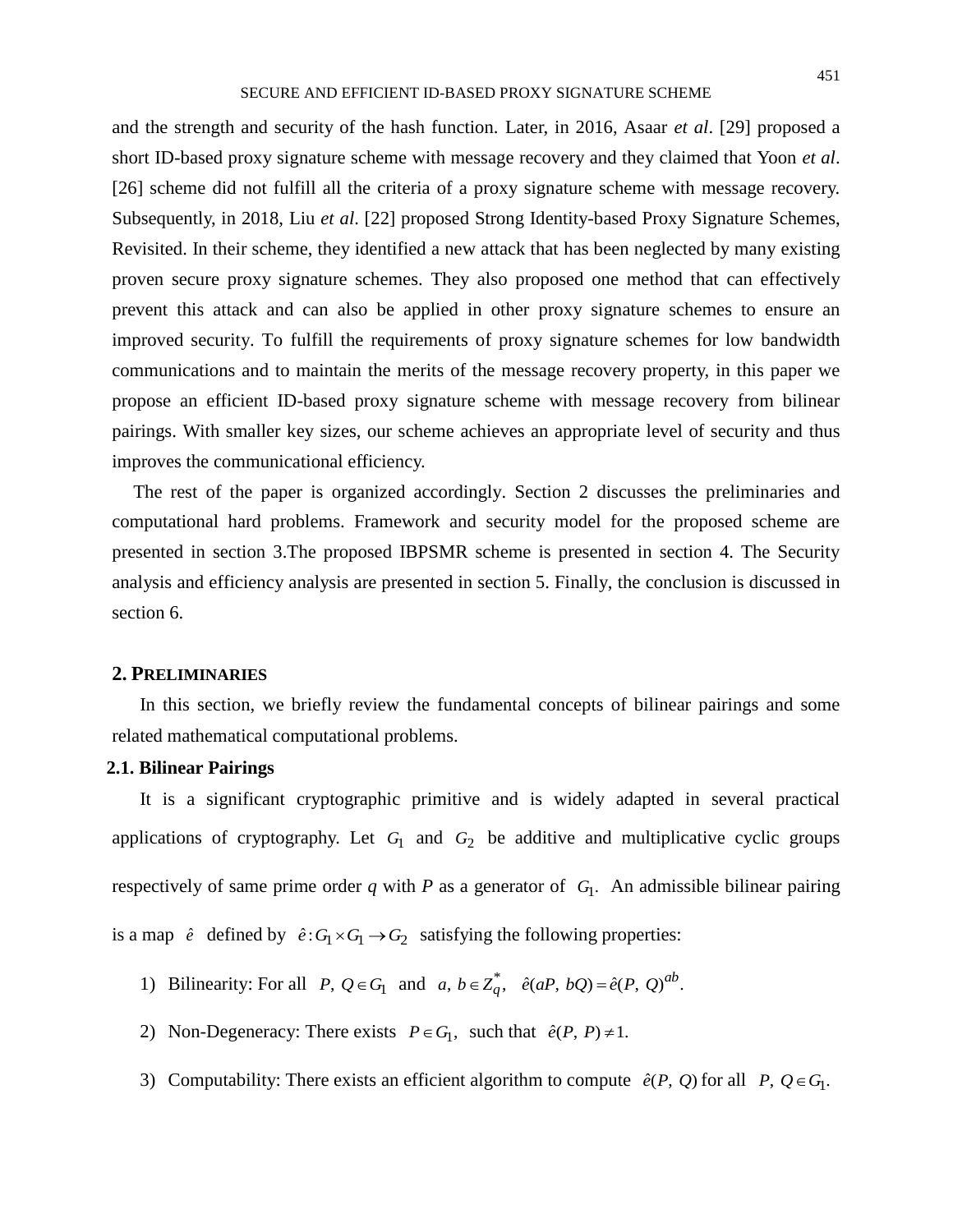The Weil or Tate pairings on elliptic curves over finite fields can provide an efficient implementation of the admissible bilinear pairing.

## **2.2. Bilinear Pairings over Elliptic Curves**

The modified Weil pairing and Tate pairing are admissible instantiations of bilinear pairings. The modified Weil pairing settings are briefly discussed below.

Let p be a sufficiently large prime that satisfies (1)  $p \equiv 2 \mod 3$ ; (2)  $p = lq - 1$ , where q is also a large prime. Let E be an elliptic curve defined by the equation  $y^2 = x^3 + 1$  over  $F_p$ . Define  $E(F_p)$  to be the group of points on  $E$  defined over  $F_p$ . Let  $P \in E(F_p)$  be a point of order q and let  $G_1$  be the subgroup of points generated by P. Set  $G_2$  to be the subgroup of  $F_{p^2}^*$  of order q. The modified Weil pairing is thus defined by  $\hat{e}: G_1 \times G_1 \to G_2$  satisfying the conditions of a bilinear pairing.

## **2.3. Computational Problems**

Now, we deal with some computational problems on which the security of the proposed scheme is based [31, 32].

- 1) Discrete Logarithm Problem (DLP): Given two group elements  $P$  and  $Q$ , find an integer *n* such that  $Q = nP$  whenever such an integer exists.
- 2) Decisional Diffie-Hellman Problem (DDHP): For  $a,b,c \in R Z_q^*$ , given  $P,aP,bP,cP$ decide whether  $c \equiv ab \mod q$ .
- 3) Computational Diffie-Hellman Problem (CDHP): For  $a, b \in_R Z_q^*$ , given P, aP, bP compute abP.

Throughout this paper, we assume that CDHP and DLP are intractable. When the DDHP is easy but the CDHP is hard on the group G, we call G, a Gap Diffie-Hellman (GDH) group. Such groups can be found on super singular elliptic curves or hyper elliptic curves over finite field and the bilinear pairings can be derived from the Weil or Tate pairing.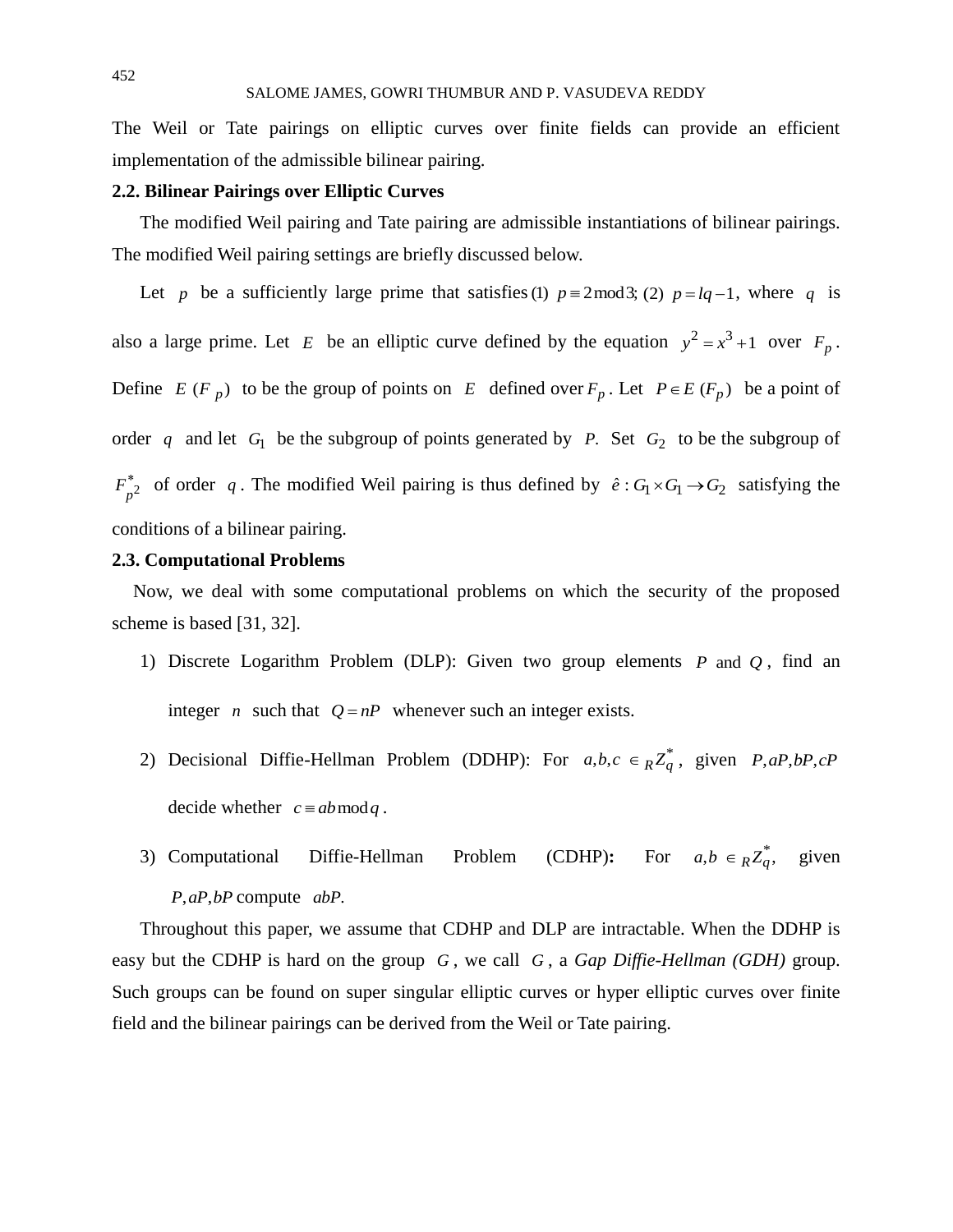# **2.4. Notations**

The notations and their meanings which we use in this paper are tabulated in TABLE 1 below.

| <b>Notation</b>           | <b>Meaning</b>                                                               |
|---------------------------|------------------------------------------------------------------------------|
| $\boldsymbol{k}$          | Security parameter                                                           |
| $G_1, G_2$                | Additive and multiplicative cyclic groups respectively of same prime order q |
| $H_1, H_2, H_3, F_1, F_2$ | Cryptographic hash functions                                                 |
| a  b                      | Concatenation of two strings $\alpha$ and $\beta$                            |
| $\oplus$                  | X-OR computation in the binary system                                        |
| $[x]_{10}$                | Decimal representation of $x \in \{0,1\}^*$                                  |
| $[y]_2$                   | Binary representation of $y \in Z$                                           |
| $\frac{1}{2} \beta $      | The first $l_2$ bits of $\beta$ from the left side                           |
| $ \beta _{l_1}$           | The first $l_1$ bits of $\beta$ from the right side                          |
| Ω                         | Signature on the message $m$                                                 |

#### TABLE 1. Notation and Description

## **2.5. Acronyms**

The acronyms which we use in this paper are tabulated in TABLE 2 below.

TABLE 2. Acronyms and explanation

| <b>Acronyms</b> | <b>Explanation</b>                                           |
|-----------------|--------------------------------------------------------------|
| PKC             | Public Key Cryptography                                      |
| ID-based        | Identity-based                                               |
| <b>CDHP</b>     | Computational Diffie-Hellman Problem                         |
| <b>IBPSMR</b>   | Identity-based Proxy Signature Scheme with Message Recovery  |
| <b>PPT</b>      | Probabilistic Polynomial Time                                |
| PKG/KGC         | Private Key Generator/ Key Generation Centre                 |
| <b>ROM</b>      | Random Oracle Model                                          |
| EF-ACMA         | Existential Forgery under the Adaptive Chosen Message Attack |

# **3. FRAMEWORK AND SECURITY MODEL OF THE PROPOSED IBPSMR**

In this section we present the framework and security model of the proposed scheme.

# **3.1. Framework of IBPSMR**

Let *A* be the original signer with identity  $ID_A$  and private key  $d_{ID_A}$ . The original signer

*A* delegates his signing rights to a proxy signer *B* with identity  $ID_B$  and private key  $d_{ID_B}$ .

A warrant is used to delegate signing rights. Now, we provide a formal security model for our ID-based proxy signature scheme with message recovery (IBPSMR). Precisely, our IBPSMR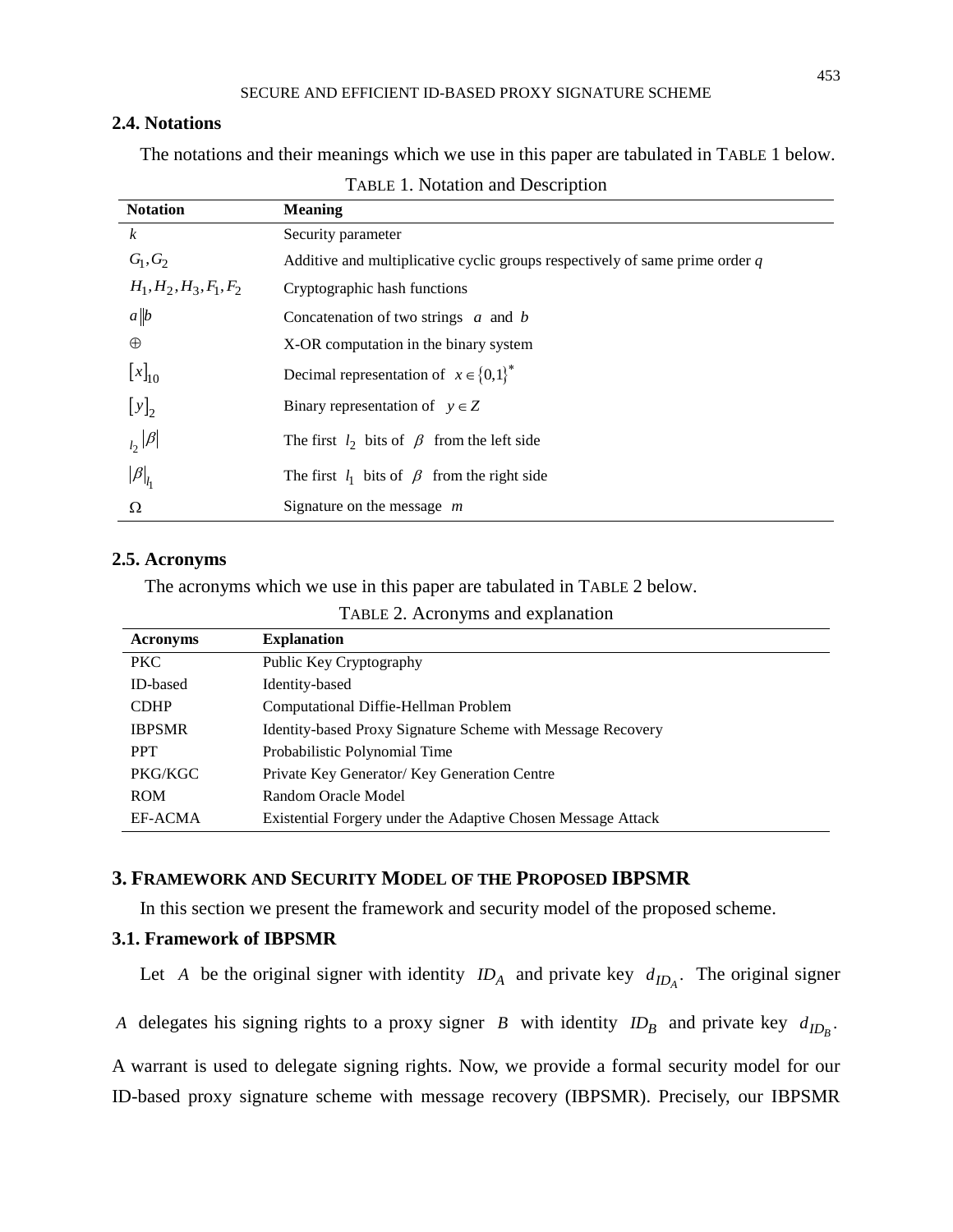#### SALOME JAMES, GOWRI THUMBUR AND P. VASUDEVA REDDY

scheme comprises of the following polynomial-time algorithms: System Setup, Key Extract, Delegation Generation, Delegation Verification, Proxy Key Generation, Proxy Signature Generation, Message Recovery and Proxy Signature Verification. The detailed performance of these algorithms is described below.

**System Setup:** The KGC takes the security parameter  $k \in \mathbb{Z}^+$  and executes this algorithm to generate the system parameters *Params* and the master private key *s*. *Params* will be made public and *s* will be kept secret. *Params* are implicit input to all the following algorithms.

**Key Extract:** The KGC executes this algorithm with inputs system's private key *s*, the *Params*  and a pair of identities  $ID_A$ ,  $ID_B$ , and generates the private keys of the identities through a secure channel to the corresponding user.

**Delegation Generation:** This algorithm takes as input, the private key  $d_{ID_A}$  of the original

signer, a pair of identities  $ID_A$ ,  $ID_B$  and a warrant  $m_w$  and outputs the delegation *W*.

**Delegation Verification:** This algorithm takes as input, the identity  $ID_A$  of the original signer and the delegation *W* and checks whether it is a valid delegation from the original signer *A*. **Proxy Key Generation:** This is an interactive algorithm between the original signer A and the proxy signer *B*, during which they agree on the warrant  $m_w$ , that contains some specific information regarding the message. After successful interaction, the proxy signer outputs the proxy signing key  $d_{psk}$ , which is used to sign the messages on behalf of the original signer.

**Proxy Signature Generation:** This algorithm takes system parameters, proxy signing key  $d_{psk}$ 

and a message  $m \in \{0,1\}^{\lceil l \rceil}$  as input and outputs a proxy signature  $\Omega$  of the message m.

**Message Recovery and Proxy Signature Verification:** In this algorithm, the verifier receives the signature  $\Omega$  and takes the original signer's identity  $ID_A$  and the proxy signer's identity

*ID*<sub>B</sub> as input and then recovers the message and displays acceptance or rejection.

## **3.2. Security Model of IBPSMR**

The formal security model of the proposed IBPSMR scheme is discussed in this section. The following model/game is played between the forger/adversary  $A$  and a challenger  $C$ . The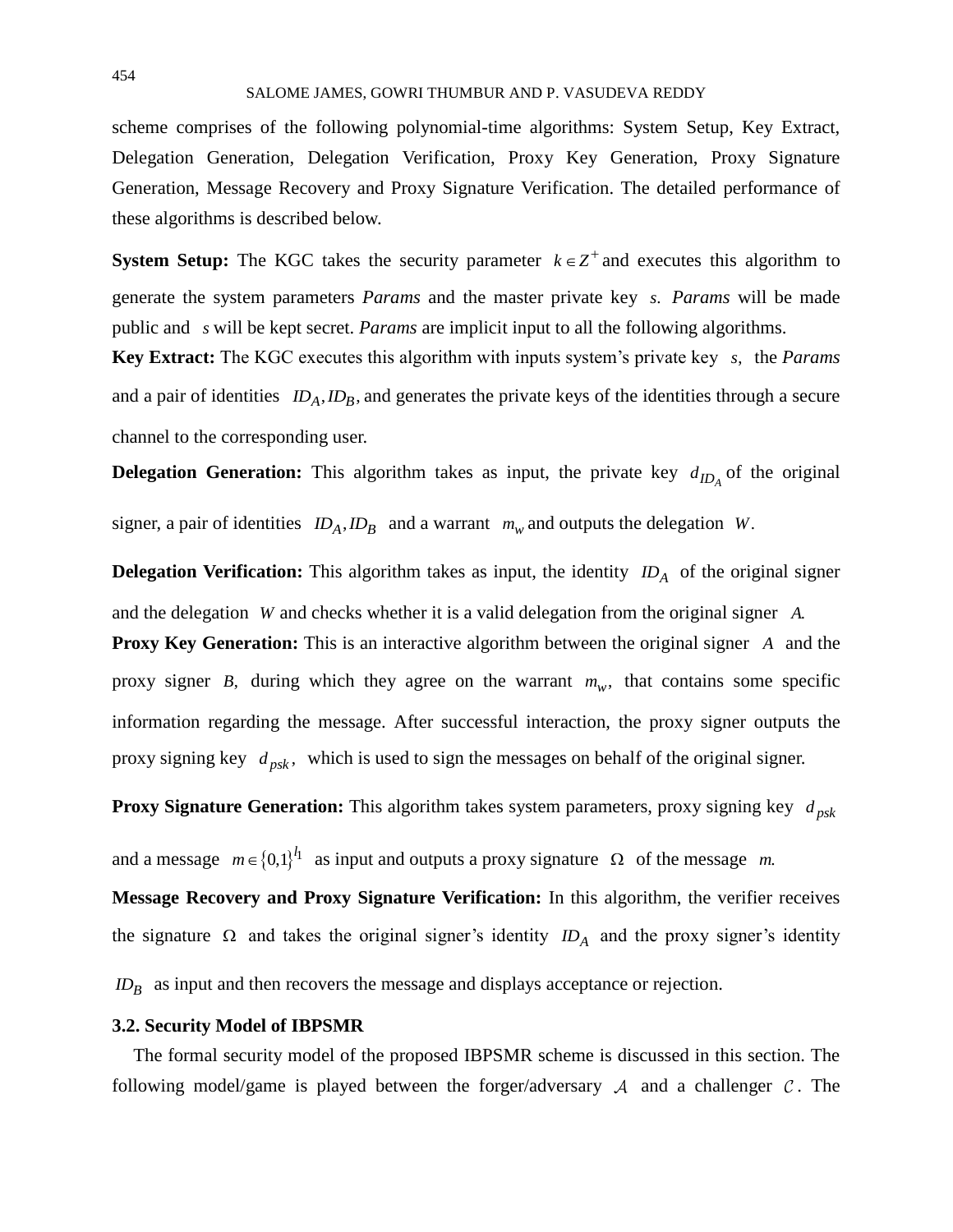forger  $A$  is permitted to adaptively choose its messages, warrant and identities. Furthermore, the forger is given access to the signing oracle for any messages for desired identities. A forger's advantage *AdvIBPSMR*, is defined as its probability of success in the following game. We classify the potential adversary  $\mathcal A$  into the following three types.

- 1) **Type 1 Adversary:** The adversary  $A_1$  contains the public keys of the original signer and the proxy signer, and attempts to forge the delegation for a chosen warrant or to forge the proxy signature for some chosen message.
- 2) **Type 2 Adversary:** The adversary  $A_2$  contains the public keys of the original signer and the proxy signer. Furthermore, adversary  $A_2$  contains the private key of the proxy signer and attempts to forge the delegation by directly forging a valid signature for a chosen warrant.
- 3) **Type 3 Adversary:** The adversary  $A_3$  contains the public keys of the original signer and the proxy signer. Furthermore, the adversary  $A_3$  contains the private key of the original signer and attempts to forge the proxy signature for some chosen message.

Obviously, from the construction of these adversaries, if the proxy signature scheme with message recovery is capable of resisting the attacks plotted from type 2 and type 3 adversaries, then it will be secure against the type 1 adversary straight forwardly.

**Definition 1.** A proxy signature scheme with message recovery is said to be secure against type 2 adversary if there exists no probabilistic polynomial-time adversary  $A_2$  which can forge a valid signature  $\Omega$  on a chosen warrant W, by playing the game with a challenger  $\mathcal{C}$ .

Furthermore,  $A_2(t, q_{H_1}, q_{H_2}, q_E, q_D, \varepsilon)$  is said to break an IBPSMR scheme if  $A_2$  can run in time at most *t*; makes at most  $q_{H_1 + H_2}$  queries to the hash oracles  $H_1, H_2$ ; at most  $q_E$  queries to the key extract queries; at most  $q_D$  queries to delegation query; with  $Adv_{IBPSMR, \mathcal{A}_2}$  is at least  $\varepsilon$ , in the following game.

**Setup:** The challenger  $C$  takes a security parameter  $k$  and executes the setup algorithm of the IBPSMR scheme. It gives *Params* to the adversary  $A_2$  and keeps the master private key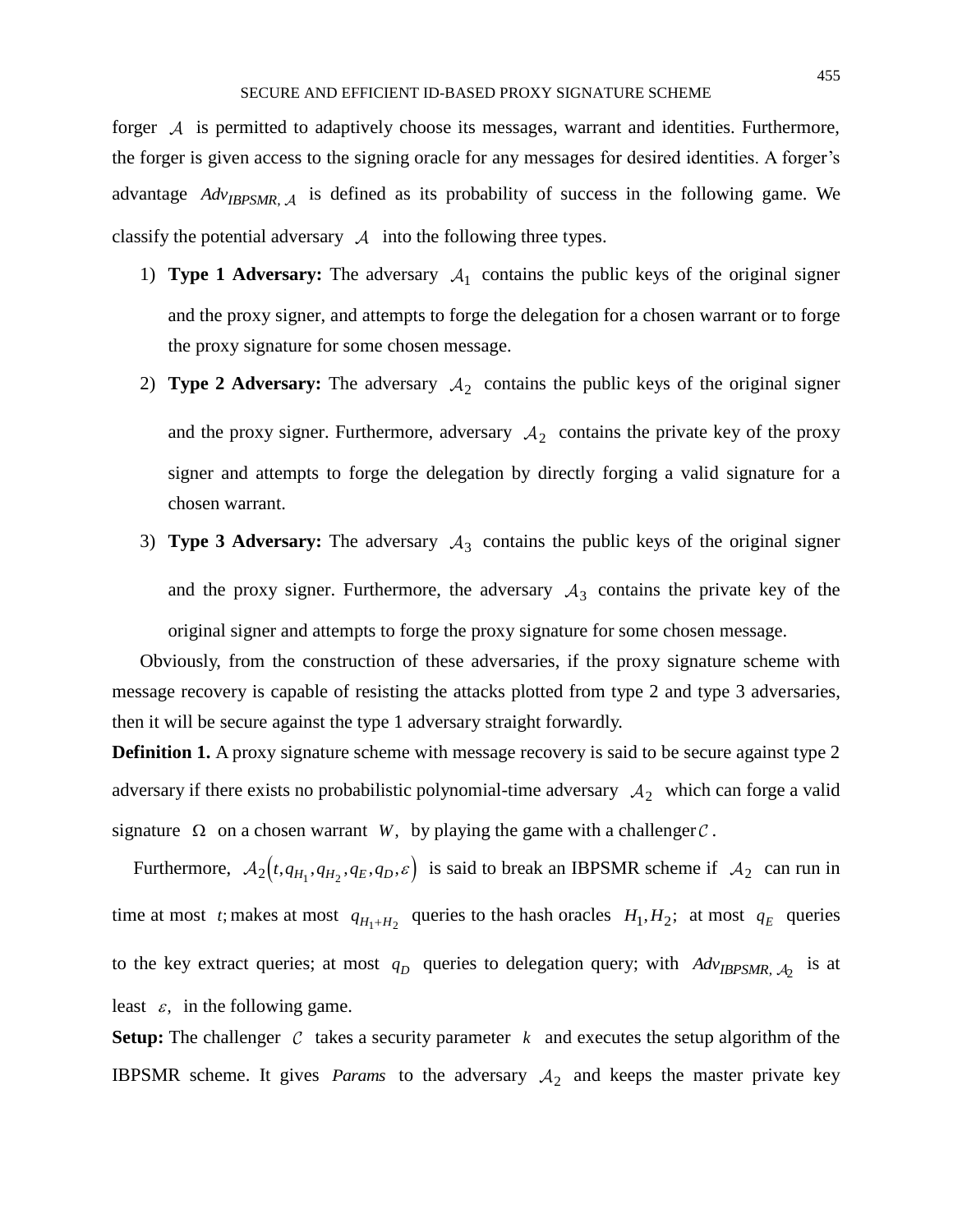secret with itself.

**Queries:** The forger  $A_2$  adaptively makes different queries to the challenger  $C$ .

**Hash Queries:** When the involved hash functions are modeled by random oracles,  $A_2$  also performs adaptive queries of the hash functions. The challenger  $\mathcal C$  responds to these queries of the forger of this oracle, providing it with consistent and totally random values.

**Extract Queries:** The challenger  $\mathcal{C}$  executes the key extract phase on a chosen identity  $ID_i$ 

and returns a private key corresponding to  $ID_i$ .

**Delegation Queries:** The challenger  $C$  executes the delegation phase on a chosen warrant  $m_w$  and returns the delegation *W* on the warrant  $m_w$ .

**Forgery/Output:** The adversary  $A_2$  outputs  $\{ID_A, m_{w_A}, W\}$  and wins the game if:

- 1)  $m_{w_A}$  is not  $m_w$ ; and
- 2) *W* is a valid signature of  $m_{w_A}$ .

**Definition 2:** A proxy signature scheme with message recovery is said to be secure against any type 3 adversary, if there exists no probabilistic polynomial-time adversary  $A_3$  which can forge a valid proxy signature  $\Omega$  on the chosen message  $m$ , by playing the game with a challenger Furthermore,  $A_3(t, q_{H_1}, q_{H_2}, q_{H_3}, q_E, q_S, \varepsilon)$  is said to break a IBPSMR scheme if  $A_3$  runs in time at most *t*; makes at most  $q_{H_1 + H_2}$  queries to the hash oracles  $H_1, H_2$ ; at most  $q_E$  queries to the key extract queries; at most  $q_s$  queries to sign query; with  $Adv_{IBPSMR, A_3}$  is at least  $\varepsilon$ , in the following game.

The setup,  $H_1, H_2, F_1, F_2$ , key extract queries are same as defined above made by the adversary  $2\cdot$ 

**Proxy Signature Query:** When the adversary  $A_3$  requests adaptively a proxy signature on a given message  $m$  with an identity  $ID_B$ , the challenger  $C$  executes the proxy signature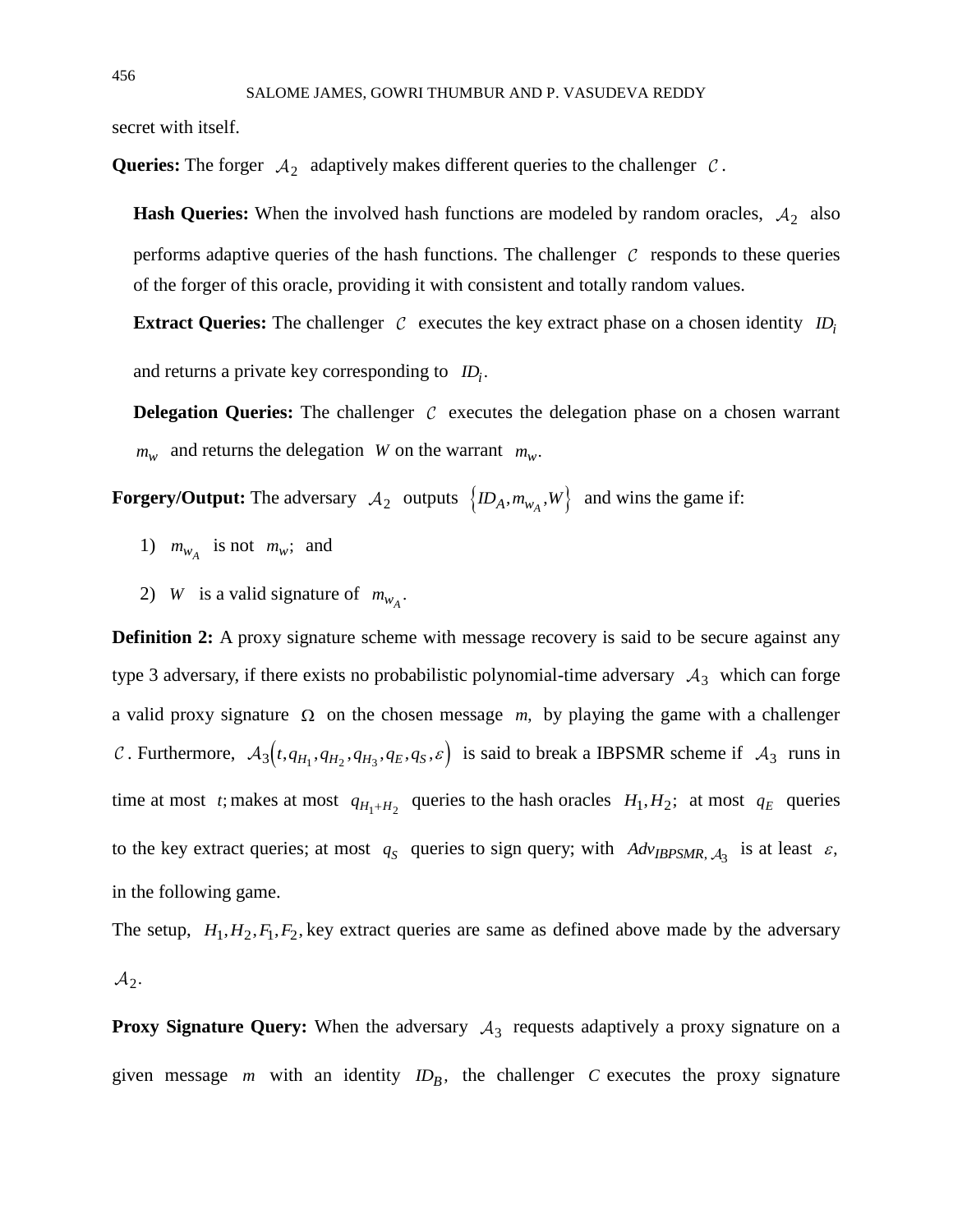generation algorithm, outputs  $\Omega$  and returns to  $A_3$ .

All these queries can be made adaptively, i.e. each query may depend on the answer obtained to the previous queries.

**Output/Forgery:** The adversary  $A_3$  outputs  $\{m^*, ID_B^*, \Omega^*\}$  and wins the game if:

- 1)  $m^* \neq m$  and
- 2)  $\Omega$  is a valid signature.

#### **4. PROPOSED ID-BASED PROXY SIGNATURE SCHEME WITH MESSAGE RECOVERY**

In this section, we present the concrete description of our ID-based proxy signature scheme with message recovery (IBPSMR) using bilinear pairings. This scheme deals with messages of fixed length.

**System Setup:** For a given security parameter  $k \in \mathbb{Z}^+$ , the KGC executes this algorithm as follows.

- 1) Chooses two groups  $G_1, G_2$  of same prime order  $q \geq 2^k$  with a bilinear pairing  $\hat{e}: G_1 \times G_1 \to G_2$ ;  $G_1$  is an additive cyclic group with  $P \in G_1$  as a generator and  $G_2$  is a multiplicative cyclic group.
- 2) Selects  $s \in Z_q^*$  randomly and computes the system public key  $P_{pub} = sP$ .
- 3) Chooses the cryptographic hash functions  $H_1: \{0, 1\}^* \to G_1, H_2: \{0, 1\}^* \times G_2 \to Z_q^*, H_3: G_2 \to \{0, 1\}^{|q|}, F_1: \{0, 1\}^{{l_1}} \to \{0, 1\}^{{l_2}}.$  $F_2$ :{0, 1}<sup> $l_2$ </sup>  $\rightarrow$ {0, 1}<sup> $l_1$ </sup>, where  $l_1 + l_2 = |q|$ .
- 4) KGC picks  $s \in Z_q^*$  randomly and keeps  $P_{pub} = sP$  as the master public key.
- 5) KGC publishes the system parameters as *Params* =  $\{G_1, G_2, \hat{e}, q, P, P_{pub}, H_1, H_2, H_3, F_1, F_2\}$  as public and keeps the master key  $\langle s \rangle$  as secret.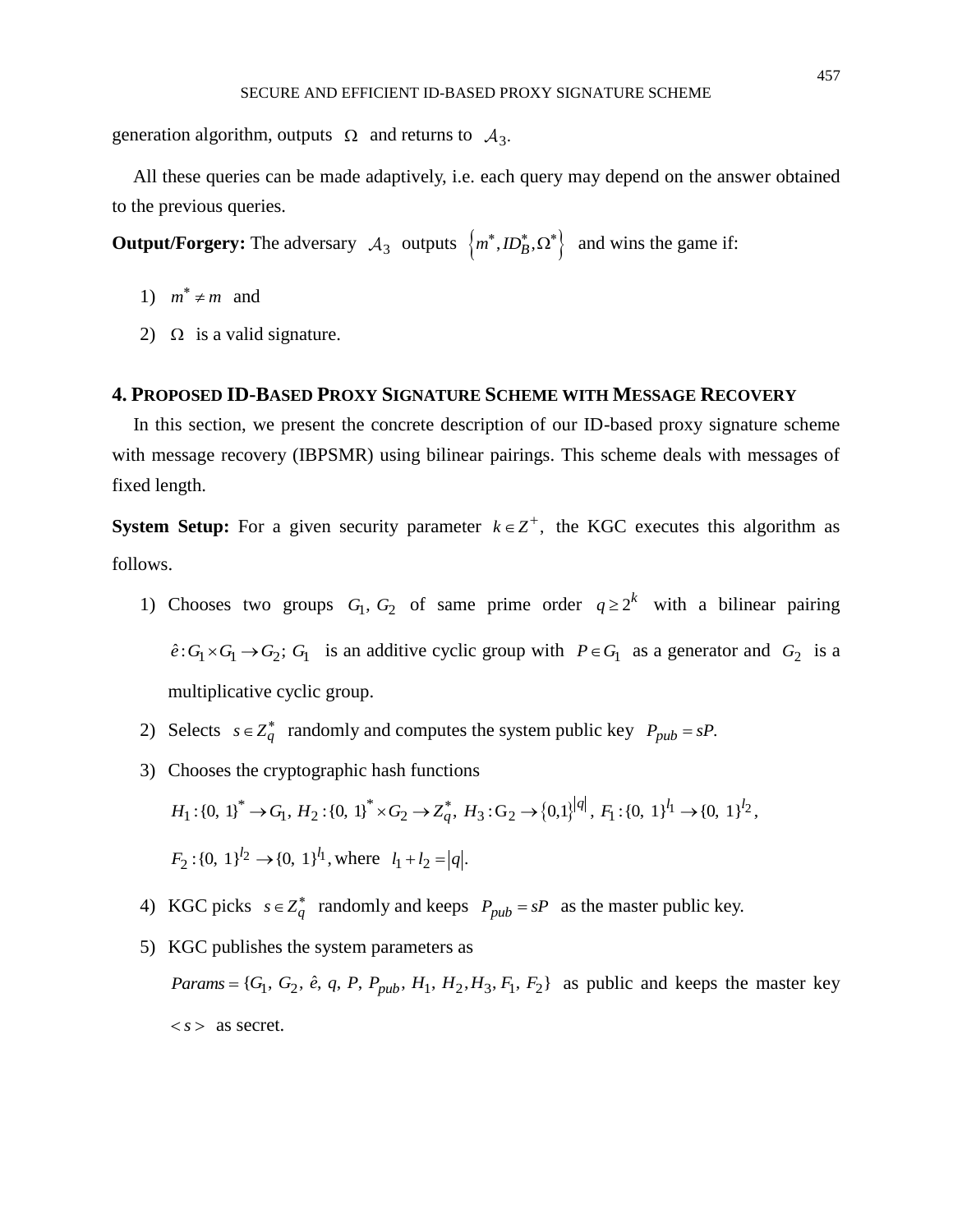**Key Extract:** Given *Params*,  $\langle s \rangle$ , the user's identity  $ID_i$ , the KGC computes the corresponding private key  $d_{ID_i} = sQ_{ID_i}$ , where  $Q_{ID_i} = H_1(ID_i)$  is the public key of the user. The private key is sent to the user with identity  $ID_i$ , over a secure and authenticated channel.

**Delegation Generation:** The original signer generates a warrant  $m_w$ , that maintains the record of proxy information such as the identities of the original signer, proxy signer, proxy validation period etc. The delegation *W* is generated as follows.The original signer *A* does the following.

- 1) Selects  $r_A \in Z_q^*$  and computes  $X_A = \hat{e} \Big( P_{pub}, r_A Q_{ID_A} \Big)$ .
- 2) Computes  $h_A = H_2 (ID_A, X_A, m_w)$ .

$$
Y = (r_A + h_A) d_{ID_A}.
$$

The original signer A outputs the delegation  $W = (m_w, X_A, Y)$  on the warrant  $m_w$ , and forwards it to the proxy signer *B*.

**Delegation Verification:** Given an original signer's identity  $ID_A$  and the delegation  $W = (m_w, X_A, Y)$ , the proxy signer *B* checks whether  $\hat{e}(Y, P) = \hat{e}(P_{pub}, h_A Q_{ID_A}) X_A$  holds or not. If it holds, the proxy signer *B* accepts the delegation *W* on the warrant  $m_w$ , otherwise rejects.

**Proxy Key Generation:** After the delegation W is validated, the proxy signer B computes the proxy signing key  $d_{psk}$  by using the original signer  $A$ 's delegation key and proxy signer

*B*'s private key  $d_{ID_B}$ .

Compute  $d_{psk} = h_A d_{ID_B}$  where  $h_A = H_2 (ID_A, X_A, m_w)$ .

**Proxy Signature Generation:** In order to generate a valid proxy signature, this algorithm takes system parameters, proxy signing key  $d_{psk}$  and a message  $m \in \{0,1\}^{l_1}$  as input and does the following.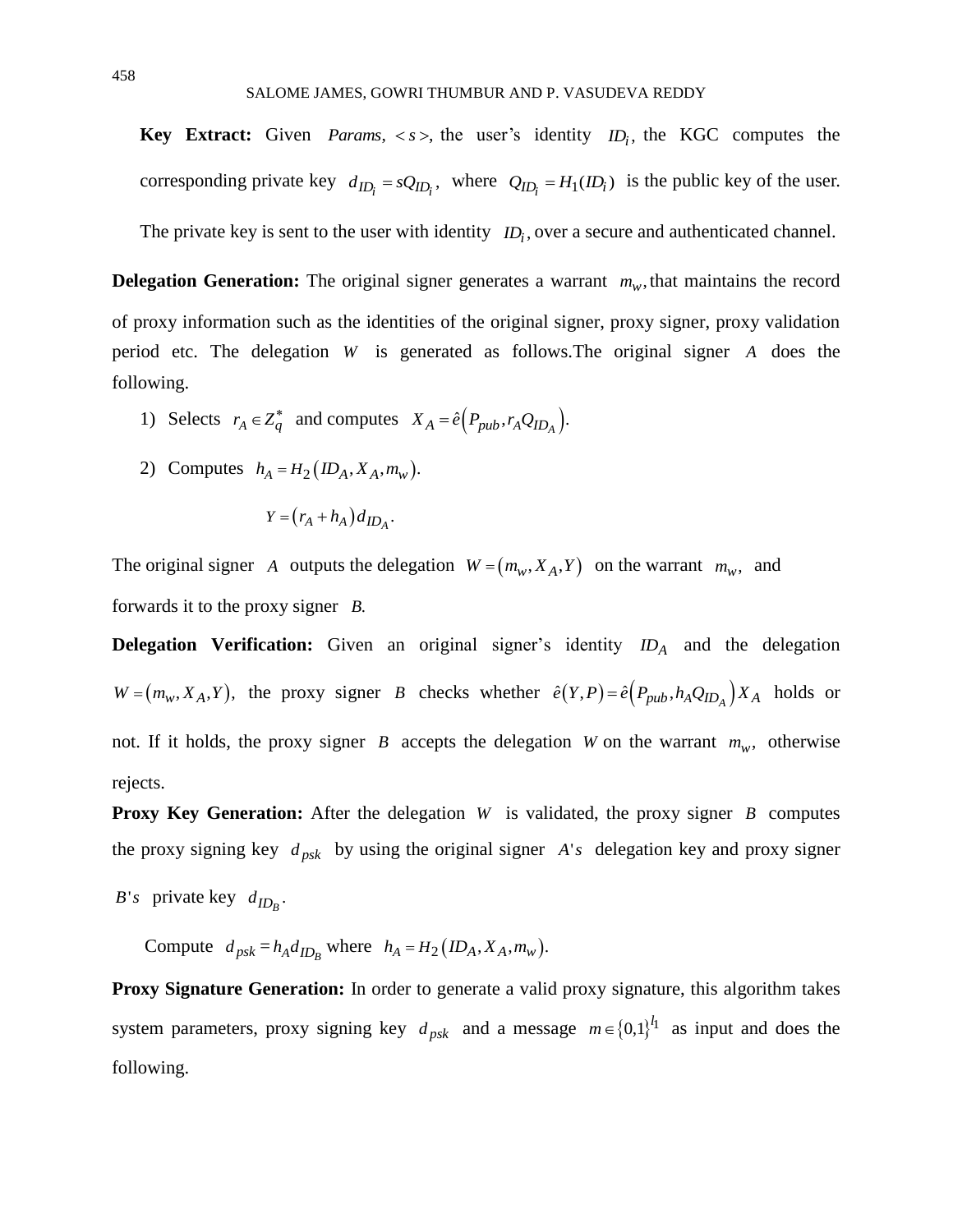- 1) Chooses  $r_B \in Z_q^*$  and computes  $X_B = \hat{e} \left( P_{pub}, r_B Q_{ID_B} \right)$ .
- 2) Computes  $\alpha = H_3(ID_B, X_B)$ .
- 3)  $\beta = F_1(m) || (F_2(F_1(m)) \oplus m).$
- 4)  $v = [\alpha \oplus \beta]_{10}$ .
- 5)  $V = r_B d_{ID_B} + d_{psk}$ .

The proxy signature on the message  $m$  is  $\Omega = (m_w, V, v, X_A)$ .

**Message Recovery and Proxy Signature Verification:** Given identities  $ID_A$  and  $ID_B$  and the signature  $\Omega$ , the verifier performs the following.

- 1) Compute  $\tilde{\alpha} = H_3(D_B, \hat{e}(V, P)\hat{e}(P_{pub}, -h_AQ_{ID_B}))$ , where  $h_A = H_2(D_A, X_A, m_w)$ .
- 2) Compute  $\beta = [\nu]_2 \oplus \tilde{\alpha}$ .
- 3) Recover the message  $m' = |\tilde{\beta}|_{l_1} \oplus F_2 \left( \binom{\tilde{\beta}}{l_2} \right).$
- 4) Accept the signature  $\Omega$  as a valid signature and message  $\tilde{m} (= m)$  if and only if

$$
F_1(\tilde{m}) = \binom{\tilde{\beta}}{l_2}
$$

# **5. ANALYSIS OF THE PROPOSED IBPSMR SCHEME**

This section provides the security analysis and efficiency analysis of the proposed IBPSMR scheme.

#### **5.1. Security Analysis of the Proposed Scheme**

In the following we will analyse the security of our IBPSMR scheme.

# **Proof of Correctness**

The correctness of the above scheme may be easily validated according to the following equation.

Consider 
$$
\hat{e}(V, P)\hat{e}(P_{pub}, -h_A Q_{ID_B})
$$
  
=  $\hat{e}(r_B d_{ID_B} + d_{psk}, P)\hat{e}(P_{pub}, -h_A Q_{ID_B})$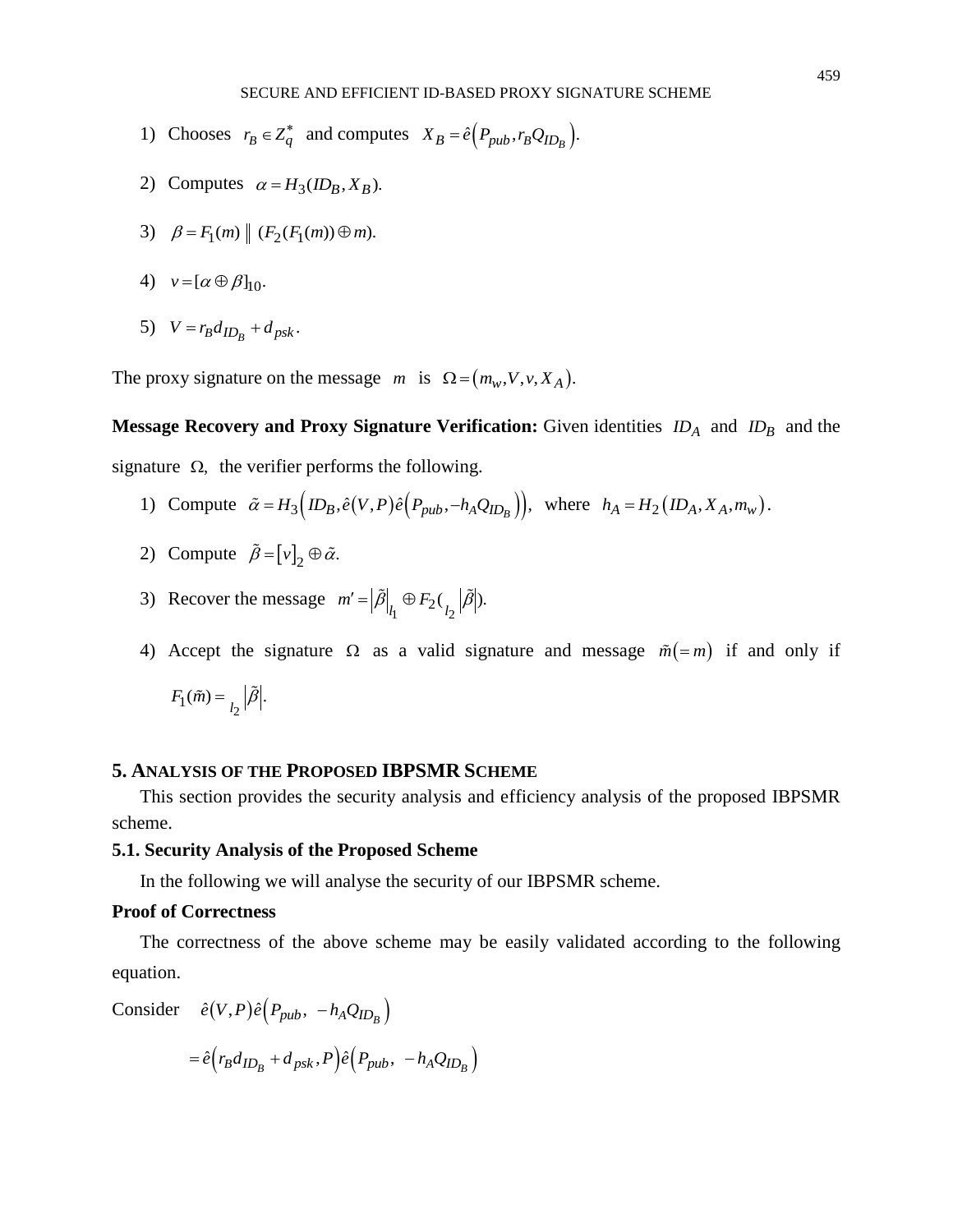$$
= \hat{e}(r_B d_{ID_B}, P)\hat{e}(d_{psk}, P)\hat{e}(P_{pub}, -h_A Q_{ID_B})
$$
  
\n
$$
= \hat{e}(r_B s Q_{ID_B}, s^{-1} P_{pub})\hat{e}(h_A d_{ID_B}, P)\hat{e}(P_{pub}, -h_A Q_{ID_B})
$$
  
\n
$$
= \hat{e}(r_B Q_{ID_B}, P_{pub})\hat{e}(h_A s Q_{ID_B}, s^{-1} P_{pub})\hat{e}(P_{pub}, -h_A Q_{ID_B})
$$
  
\n
$$
= \hat{e}(r_B Q_{ID_B}, P_{pub})\hat{e}(h_A s Q_{ID_B}, s^{-1} P_{pub})\hat{e}(P_{pub}, -h_A Q_{ID_B})
$$
  
\n
$$
= \hat{e}(r_B Q_{ID_B}, P_{pub})\hat{e}(h_A Q_{ID_B}, P_{pub})\hat{e}(P_{pub}, -h_A Q_{ID_B})
$$
  
\n
$$
= X_B.
$$

If  $\Omega = (m_w, V, v, X_A)$  is a valid signature, then  $H_3(ID_B, X_B) = \alpha$  and

$$
F_1(m) \parallel (F_2(F_1(m)) \oplus m) = \beta = [\nu]_2 \oplus \alpha.
$$
  
Hence, we obtain  $|\tilde{\beta}|_{l_1} \oplus F_2(\binom{\beta}{l_2} = (F_2(F_1(m)) \oplus m) \oplus F_2(F_1(m)) = m.$   
Finally, the integrity of *m* is justified if  $F_1(m) = \binom{\beta}{l_2}$ .

#### **Unforgeability**

We discuss the security analysis of the proposed IBPSMR scheme against Type 2 and Type 3 adversaries and also demonstrate that our proposed scheme is secure against existential forgery in the random oracle model with the assumption that the CDH problem is intractable. We prove the security of the proposed scheme by the following theorems.

**Theorem 1.** The proposed IBPSMR scheme is existentially unforgeable under the adaptive chosen message and identity attacks against the type 2 adversary  $A_2$  in the random oracle model provided the CDH problem is intractable by any polynomial time-bounded algorithm.

**Proof.** Suppose  $A_2$  is a probabilistic polynomial time forger who can break the proposed **IBPSMR** scheme with non negligible advantage. We will now construct an algorithm  $\beta$  which outputs the CDH solution *abP* for a given CDH instance (*P*, *aP*, *bP*) in  $G_1$ . Algorithm executes the following simulation by interacting with the forger  $A_2$ . Algorithm  $\beta$  simulates an original signer to attain a valid signature from the forger  $A_2$ , and by doing so can solve the CDH problem.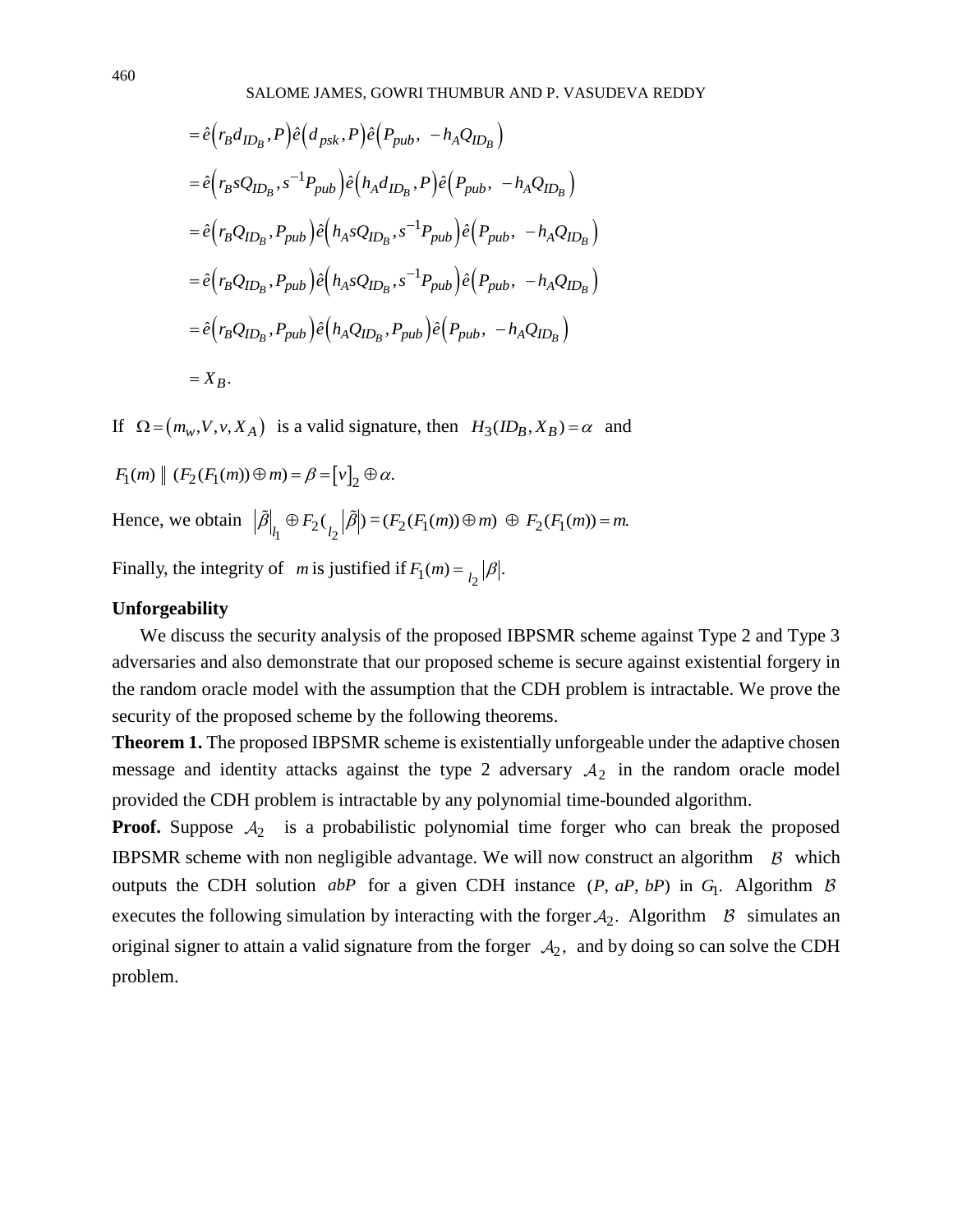The random oracles  $H_1$ ,  $H_2$ , Key Extract and Delegation Queries can be queried by  $A_2$  at any time.

*H*<sub>1</sub> − **Queries:** Algorithm B maintains an initial-empty  $H_1$  – *list*, which contains tuples of the form (*ID*, *x*, *y*, *z*). When  $A_2$  makes queries on the oracle  $H_1$  at a point  $ID \in \{0,1\}^*$ , responds as follows:

- 1) If the query *ID* already exists on the  $H_1$  *list* in a tuple (*ID*, *x*, *y*, *z*) then *B* responds with  $H_1(ID) = z \in G_1$ .
- 2) If not, B selects a coin  $y \in \{0, 1\}$  randomly, such that  $pr[y=0] = 1/(q_E + 1)$ .
- 3) Algorithm *B* selects  $x \in Z_q^*$  randomly,
- If  $y = 0$ , B computes  $z = x(bP) \in G_1$ .
- If  $y=1$ , B computes  $z = xP \in G_1$ .
- 4) B adds the tuple  $(ID, x, y, z)$  to the  $H_1$ -list and responds to  $A_2$  with  $H_1(ID) = z \in G_1$ .

 $H_2$  – **Queries:** Algorithm B maintains an initial-empty  $H_2$  – *list*, which contains tuples of the form (*ID*,  $m_w$ , *X*,*h*). When  $A_2$  makes queries on the oracle  $H_2$  at a point  $ID \in \{0,1\}^*$ ,  $B$  responds as follows:

- 1) If  $H_2$ -list is with the queried tuple  $(ID, m_w, X)$  then B responds with  $H_2($ **ID**,  $m_w$ ,  $X$ **)** =  $h \in Z_q^*$ .
- 2) If not, B selects  $h \in Z_q^*$  randomly and adds the tuple  $(1D, m_w, X, h)$  in the  $H_2$ -list and responds to  $A_2$  with  $H_2$ (*ID*,  $m_w$ , *X*) =  $h \in Z_q^*$ .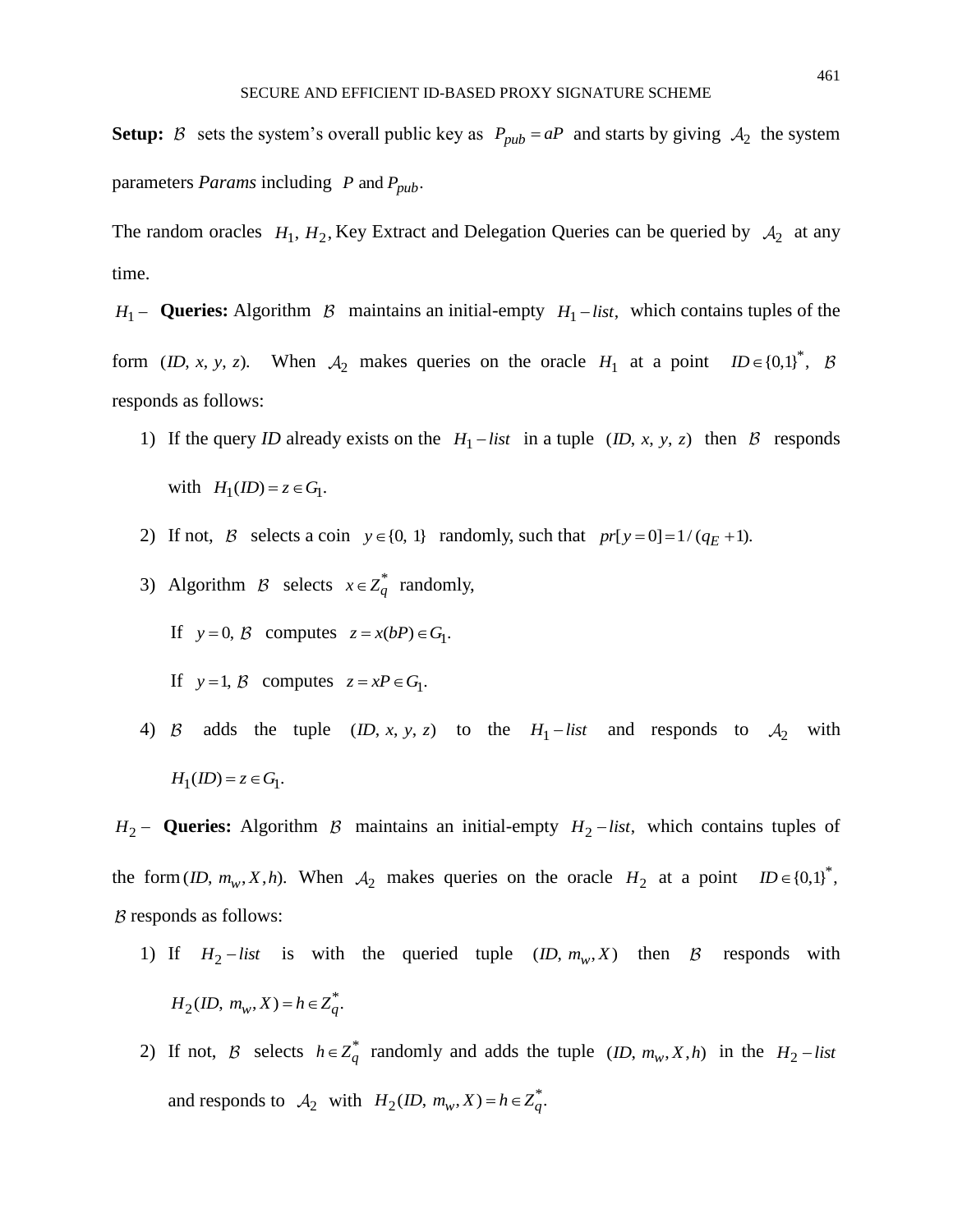**Key Extract Queries:** After obtaining the private key query on an identity *ID* by  $A_2$ , initially recovers the corresponding tuple  $(ID, x, y, z)$  from the  $H_1$ -list and performs the following.

- 1) If  $y=0$ , then  $\beta$  outputs failure and halts.
- 2) If not, B computes  $d_{ID} = xP_{pub} = x(aP) \in G_1$  by using the tuple  $(ID, x, y, z)$  in the  $H_1$  – *list* and returns  $d_{ID}$  to  $A_2$ .

**Delegation:** After obtaining  $A_2$ 's query on a given warrant  $m_{w_A}$  for an original signer with the identity  $ID_A$ ,  $B$  initially confirms that  $\{ID_A, m_{w_A}\}\$  was not requested previously. If  $\{ID_A, m_{w_A}\}\$  was requested previously, then *B* returns failure and halts, or else performs the following.

- 1) Executes  $H_1$  query on  $ID_A$  and get the corresponding instance of tuple  $(ID_A, x_A, y_A, z_A)$  from  $H_1$  – *list*.
- 2) Computes  $X_A = \hat{e} \Big( P_{pub}, r_A Q_{ID_A} \Big)$ , where  $r_A \in Z_q^*$  is randomly chosen.
- 3) Executes  $H_2$  query on  $(ID_A, m_{w_A}, X_A)$  and get the corresponding instance of tuple  $( ID_A, m_{w_A}, X_A, h_A)$  from  $H_2$  - list.
- 4) If  $y_A = 0$  holds, then returns failure and halts, or else computes  $Y = (r_A x_A + h_A x_A) P_{pub}$ and returns  $W = (X_A, Y)$  as a signature/delegation on  $m_{W_A}$ .

**Output/Forgery:** Finally,  $A_2$  terminates by admitting failure, as does  $B$  or returns a forgery  $W = (X_A, Y)$  for the given warrant  $m_{W_A}$  under  $ID_A$ . Algorithm B attains  $(ID_A, x_A, y_A, z_A)$ from  $H_1$  – *list*, declares failure if  $z_A = 1$  and halts. Otherwise, computes  $Q_{ID_A} = x_A (bP)$ , for  $z_A = 0$ . This forged signature/delegation *W* should satisfy  $\hat{e}(Y, P) = \hat{e}(P_{pub}, h_A Q_{ID_A}) X_A$ . Consider  $\hat{e}(Y, P)$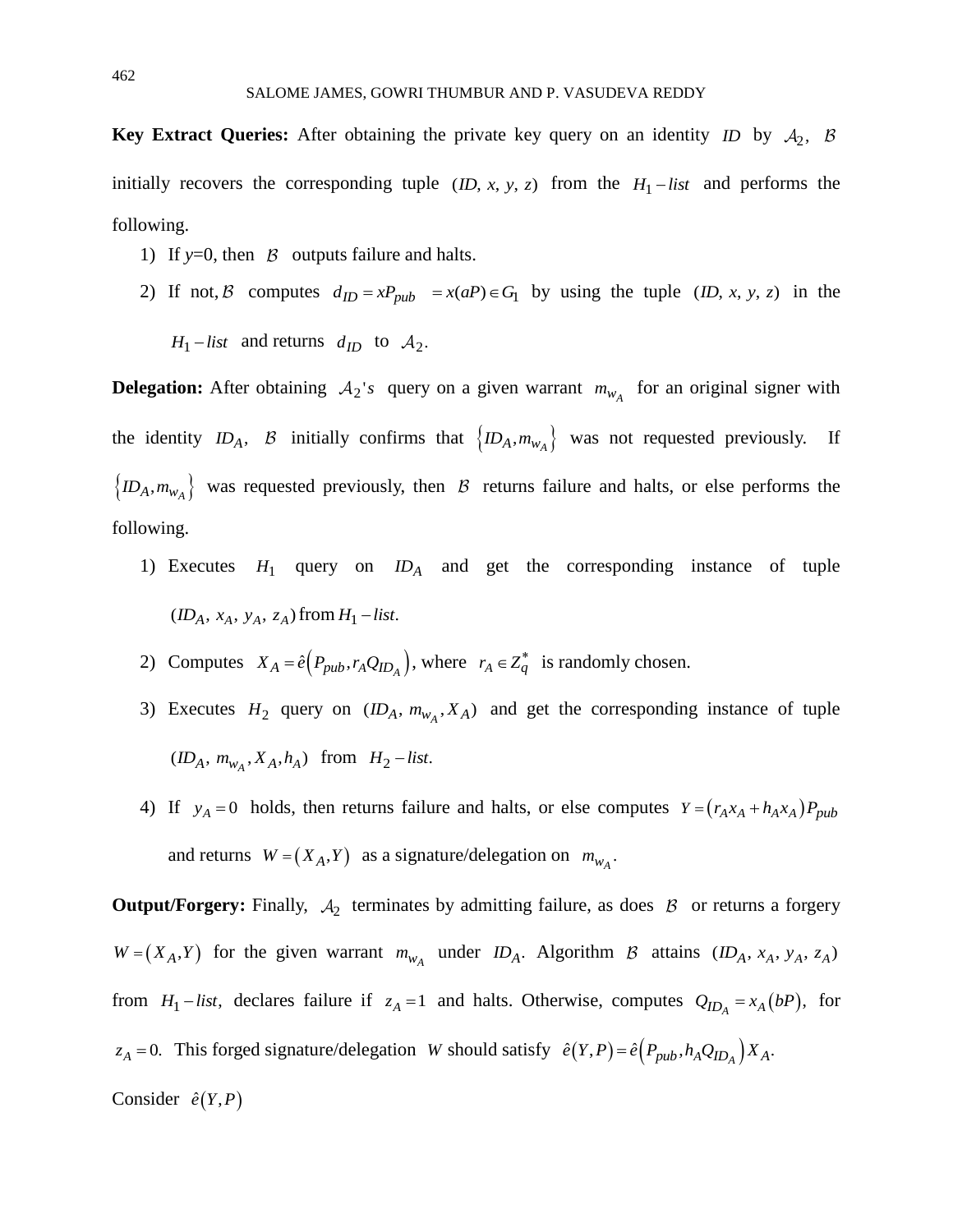$$
= \hat{e}((r_A + h_A)d_{ID_A}, P)
$$
  
\n
$$
= \hat{e}(r_Ad_{ID_A}, P)\hat{e}(h_Ad_{ID_A}, P)
$$
  
\n
$$
= \hat{e}(r_AsQ_{ID_A}, s^{-1}P_{pub})\hat{e}(h_AsQ_{ID_A}, s^{-1}P_{pub})
$$
  
\n
$$
= \hat{e}(r_AQ_{ID_A}, P_{pub})\hat{e}(h_AQ_{ID_A}, P_{pub})
$$
  
\n
$$
= \hat{e}(h_AQ_{ID_A}, P_{pub})X_A.
$$

Now B recovers the respective tuple  $(ID_A, m_{w_A}, X_A, h_A)$  from  $H_2$ -list and computes  $Y = ( r_A x_A + h_A x_A ) P_{pub}.$ 

Consider  $\hat{e}(Y, P)$ 

$$
= \hat{e} (h_A Q_{ID_A}, P_{pub}) X_A
$$
  
\n
$$
= \hat{e} (h_A Q_{ID_A}, P_{pub}) \hat{e} (P_{pub}, r_A Q_{ID_A})
$$
  
\n
$$
= \hat{e} (h_A x_A (bP), aP) \hat{e} (aP, r_A x_A (bP))
$$
  
\n
$$
= \hat{e} (aP, h_A x_A (bP) + r_A x_A (bP))
$$
  
\n
$$
= \hat{e} (P, h_A x_A (abP) + r_A x_A (abP))
$$
  
\n
$$
= \hat{e} (P, (h_A + r_A) x_A (abP))
$$

 $\Rightarrow Y = (h_A + r_A)x_A (abP)$ 

$$
\Rightarrow abP = Y(h_A + r_A)^{-1} x_A^{-1}.
$$

This concludes the proof of theorem 1 and hence the description of algorithm  $\beta$ .

**Theorem 2.** If the CDH problem is  $(T', \varepsilon')$ - hard, the scheme IBPSMR is  $(T, q_{H_1}, q_{H_2}, q_{H_3}, q_{F_1}, q_{F_2}, q_E, q_S, \varepsilon)$  - secure against existential forgery under adaptive chosen-message and *ID* attacks for any *T* and  $\varepsilon$  satisfying  $\varepsilon \ge e(q_E + 1) \varepsilon'$ ,  $T \le T' - T_{EM} (1q_{H_1} + 1q_E + 2q_S + 2)$ , where *e* is the base of the natural logarithm,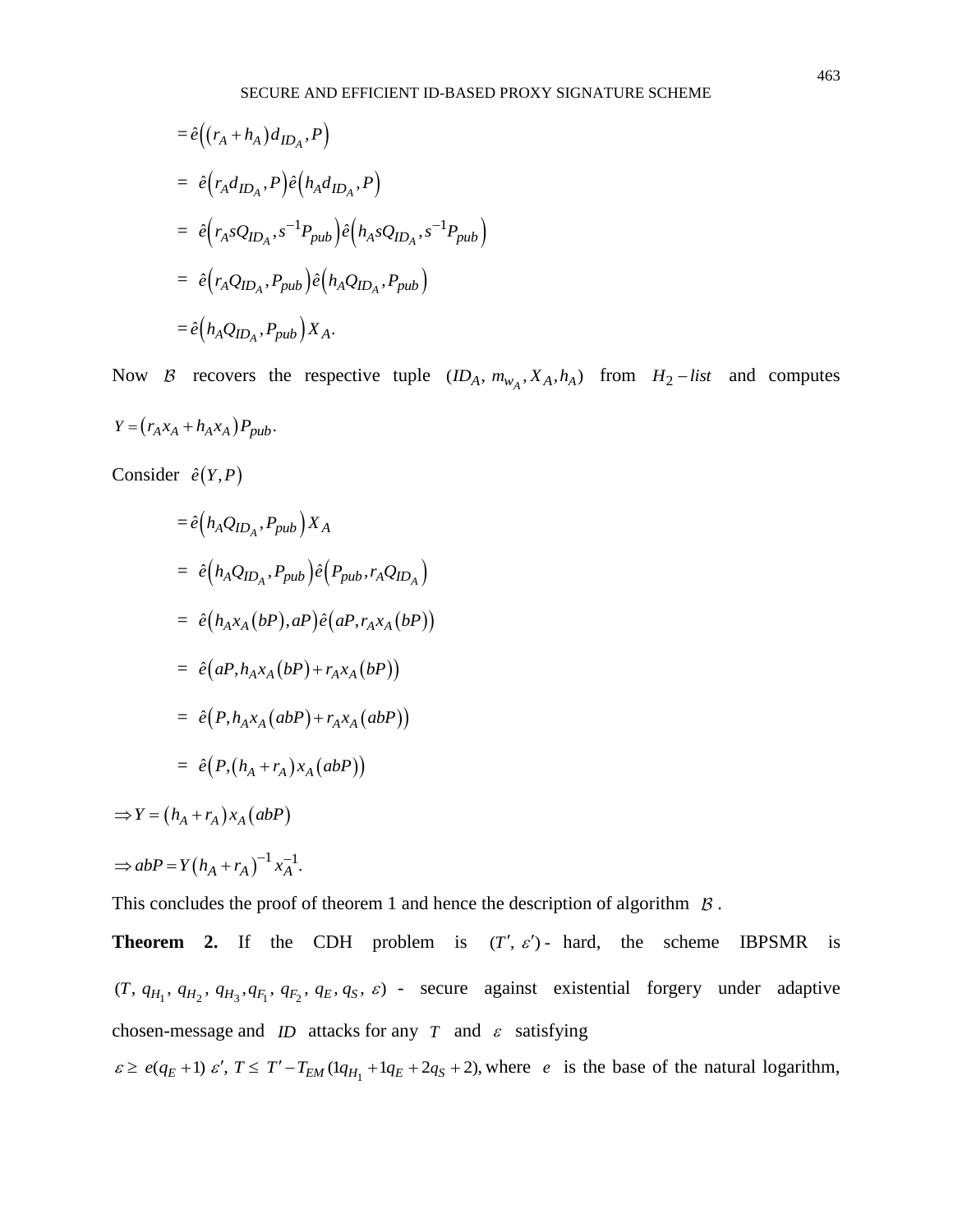$T_{EM}$  is the time for computing a scalar multiplication in  $G_1$ . Also  $q_{H_1}$ ,  $q_{H_2}$ ,  $q_{H_3}$ ,  $q_{F_1}$ ,  $q_{F_2}$  denote the number of queries made to the hash oracle,  $q_E$  denotes the number of queries made to the key extract oracle and is  $q_s$  denotes the number of queries made to the sign oracle.

**Proof.** Suppose  $A_3$  is a probabilistic polynomial time forger who can break the proposed IBPSMR scheme with non negligible advantage. We will now construct an algorithm  $\beta$  which outputs the CDH solution *abP* for a given CDH instance (*P*, *aP*, *bP*) in G<sub>1</sub>. Algorithm executes the following simulation by interacting with the forger  $A_3$ . Algorithm  $\beta$  simulates an original signer to attain a valid signature from the forger  $A_3$ , and by doing so can solve the CDH problem.

The setup phase, queries to the oracles  $H_1, H_2$ , key extraction, made by the forger  $A_3$  are similar to that of the forger  $\mathcal{A}_2$ , described in the proof under Theorem 1.

The oracles  $H_1, H_2, H_3, F_1, F_2$ , key extraction and proxy sign with  $\beta$  can be queried by  $A_3$ , at any time.

*H*<sub>3</sub> − **Queries:**  $A_3$  makes queries to the oracle *H*<sub>3</sub> at a point  $X_B \in G_2$ , at any time. To respond to the queries made by  $A_3$  to  $X_B$ , the algorithm  $B$  maintains an initial-empty  $H_3$  − *list*, which contains tuples of the form  $(ID_B, X_B, \gamma)$  and proceeds as follows.

- 1) If the queried  $X_B$  already exists on the  $H_3$ -list in a tuple  $(ID_B, X_B, \gamma)$  then responds with  $H_3(D_B, X_B) = \gamma$ .
- 2) If not, B selects  $\gamma \in \{0,1\}^{|q|}$ , and adds the tuple  $(ID_B, X_B, \gamma)$  in the  $H_3$ -list and responds to  $A_3$  with  $H_3(ID_B, X_B) = \gamma$ .

*F*<sub>1</sub>(*i*) **and** *F*<sub>2</sub>(*i*) **Queries:**  $A_3$  makes queries to the random oracles *F*<sub>1</sub>(*i*) and *F*<sub>2</sub>(*i*) at any time. To respond to the queries made by  $A_3$  to the oracles  $F_1(\cdot)$  and  $F_2(\cdot)$ , B simulates the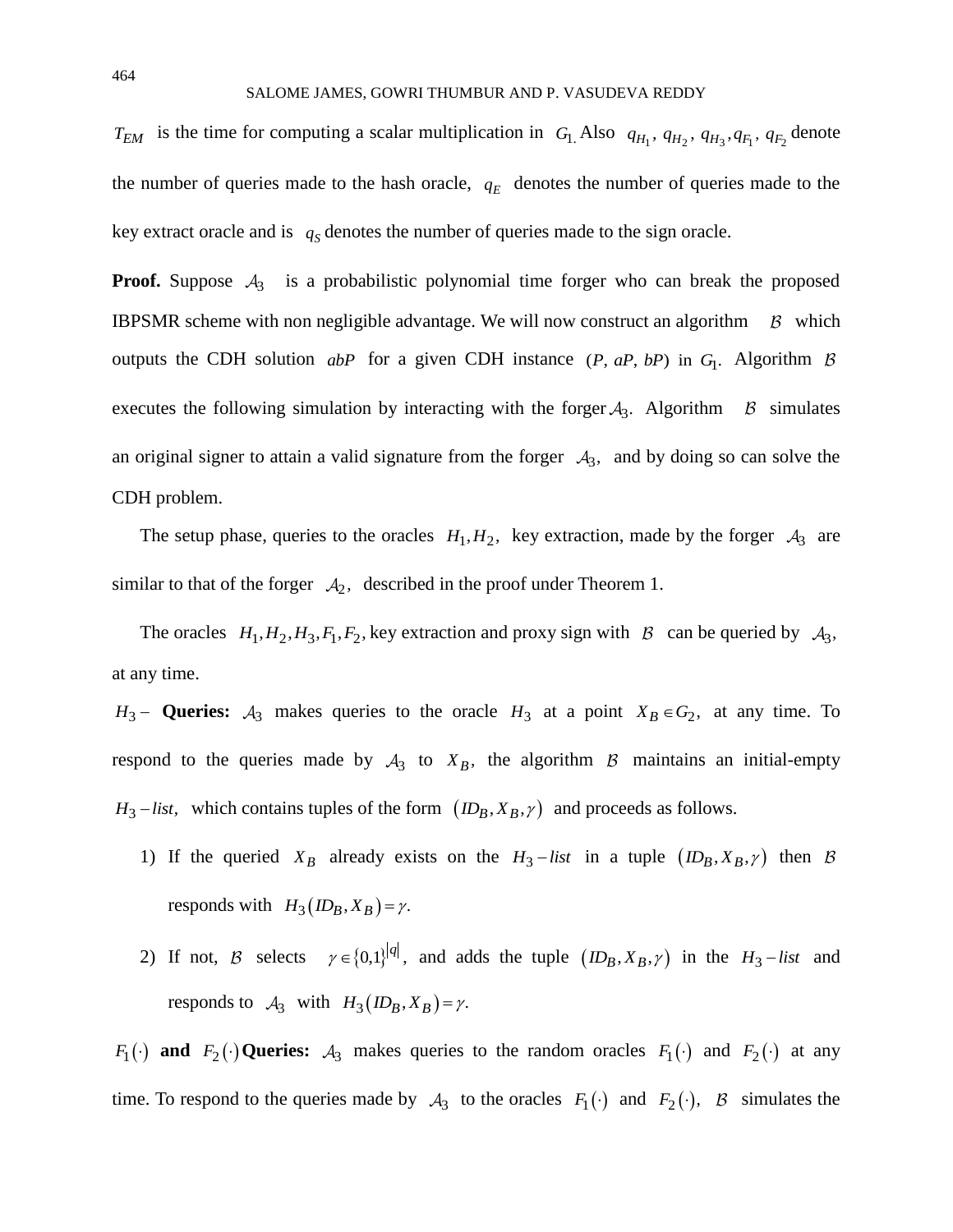oracles  $F_1(\cdot)$  and  $F_2(\cdot)$  in a similar way as that of the  $H_1(\cdot)$  oracle, by maintaining  $F_1$  – list and  $F_2$  – *list* of tuples respectively.

**Proxy Sign Queries:** When  $A_3$  queries a signature on a message m for an identity  $ID_B$ , proceeds as follows.

- 1) Chooses a random integer  $r_B \in Z_q^*$  and computes  $X_B = \hat{e}(P_{pub}, r_B Q_{ID_B})$ .
- 2) Retrieves the  $H_3$ -list and sets  $\gamma = H_3(ID_B, X_B)$ .
- 3) Computes  $\beta = F_1(m) \|(F_2(F_1(m)) \oplus m)$  and  $v = [\alpha \oplus \beta]_{10}$ .
- 4) Also computes  $V = (r_B + h_A) x_B P_{pub}$ .

Outputs the proxy signature  $\Omega = (m_w, V, v, X_B)$  on a message m.

All responses to the sign queries are valid; in fact the output of sign queries is a valid proxy signature on  $m$  under  $ID_B$ . In order to see this,

Consider 
$$
\hat{e}(V, P)\hat{e}(P_{pub}, -h_AQ_{ID_B})
$$
  
\n
$$
= \hat{e}(r_Bd_{ID_B} + d_{psk}, P)\hat{e}(P_{pub}, -h_AQ_{ID_B})
$$
\n
$$
= \hat{e}(r_Bd_{ID_B}, P)\hat{e}(d_{psk}, P)\hat{e}(P_{pub}, -h_AQ_{ID_B})
$$
\n
$$
= \hat{e}(r_BsQ_{ID_B}, s^{-1}P_{pub})\hat{e}(h_Ad_{ID_B}, P)\hat{e}(P_{pub}, -h_AQ_{ID_B})
$$
\n
$$
= \hat{e}(r_BQ_{ID_B}, P_{pub})\hat{e}(h_AsQ_{ID_B}, s^{-1}P_{pub})\hat{e}(P_{pub}, -h_AQ_{ID_B})
$$
\n
$$
= \hat{e}(r_BQ_{ID_B}, P_{pub})\hat{e}(h_AsQ_{ID_B}, s^{-1}P_{pub})\hat{e}(P_{pub}, -h_AQ_{ID_B})
$$
\n
$$
= \hat{e}(r_BQ_{ID_B}, P_{pub})\hat{e}(h_AQ_{ID_B}, P_{pub})\hat{e}(P_{pub}, -h_AQ_{ID_B})
$$
\n
$$
= X_B.
$$

**Output/Forgery:** Finally,  $A_3$  terminates. It either admits failure, in which case so does  $B$  or it returns a forged proxy signature  $\Omega$  on *m* under *ID*<sub>B</sub>. Algorithm *B* attains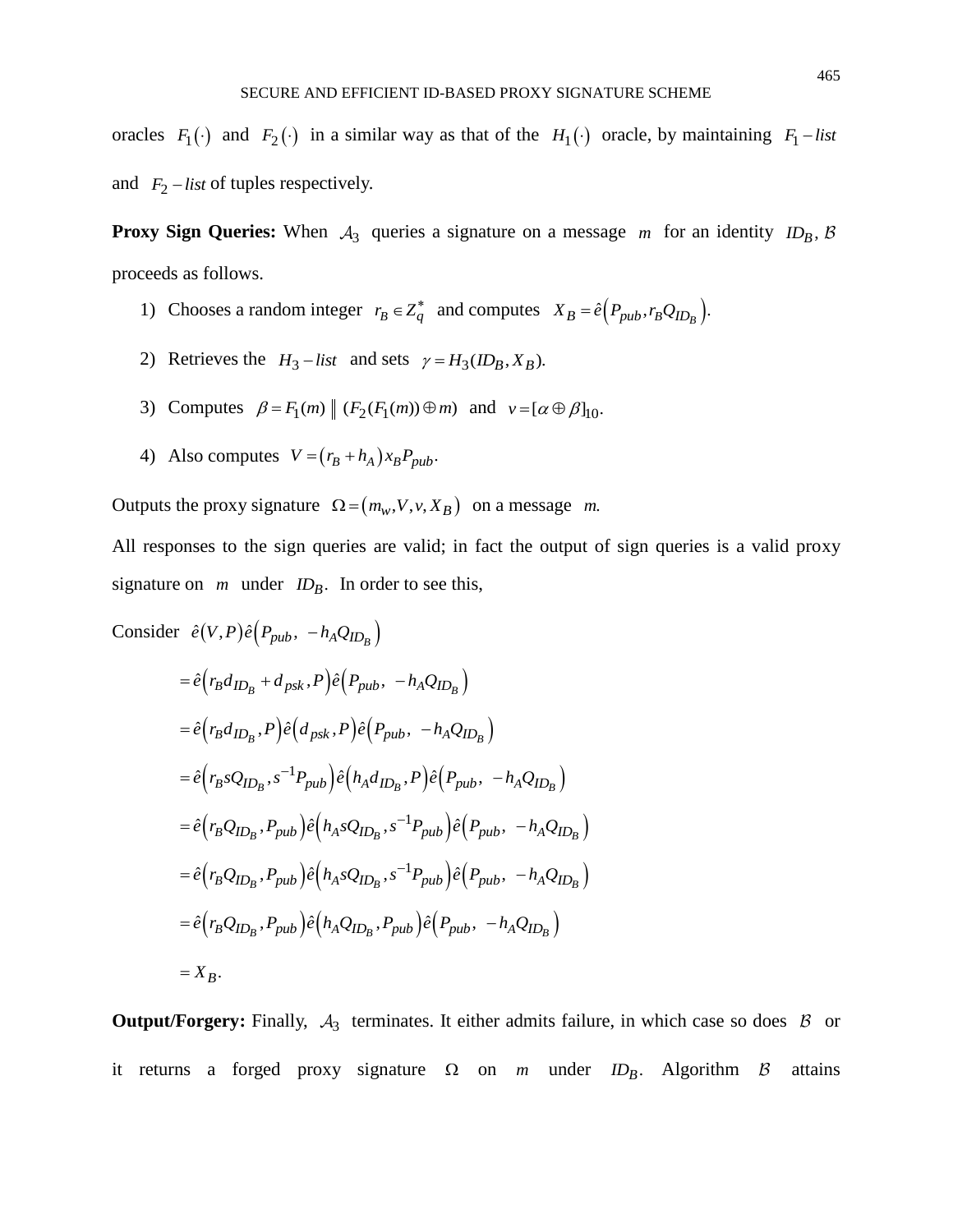$(ID_B, x_B, y_B, z_B)$  from  $H_1$  − *list*, declares failure if  $y_B = 1$  and halts. Otherwise, computes  $z_B = x_B(bP)$ , for  $y_B = 0$ . This forged proxy signature should satisfy

$$
\hat{e}(V, P)\hat{e}(P_{pub}, -h_A Q_{ID_B}) = X_B.
$$
  
\n
$$
\Rightarrow \hat{e}(V, P) = X_B \hat{e}(P_{pub}, Q_{ID_B})^{h_A}
$$
  
\n
$$
= \hat{e}(r_B Q_{ID_B}, P_{pub}) \hat{e}(P_{pub}, Q_{ID_B})^{h_A}
$$
  
\n
$$
= \hat{e}(Q_{ID_B}, P_{pub})^{r_B} \hat{e}(P_{pub}, Q_{ID_B})^{h_A}
$$
  
\n
$$
= \hat{e}(Q_{ID_B}, P_{pub})^{r_B + h_A}
$$
  
\n
$$
= \hat{e}(x_B(bP), aP)^{r_B + h_A}
$$
  
\n
$$
= \hat{e}(x_B(abP)(r_B + h_A), P)
$$

$$
\Rightarrow V = x_B (abP)(r_B + h_A)
$$
  

$$
\Rightarrow abP = Vx_B^{-1} (r_B + h_A)^{-1}.
$$

This completes the description of algorithm  $\beta$ .

Algorithm  $\mathcal{B}'$ 's running time is the same as  $\mathcal{A}_3$ 's running time plus the time it takes to respond to  $(q_{H_1} + q_{H_2} + q_{H_3})$  hash queries,  $q_E$  key extract queries and  $q_S$  sign queries and the time to transform  $A_3$ 's final forgery in the CDH solution. From the above simulation, we observe that there exists:  $1T_{EM}$  operations in each  $H_1$  query,  $1T_{EM}$  operations in each key extraction query,  $2T_{EM}$  operations in each sign query and  $2T_{EM}$  operations in the output phase. Hence the total running time is at most  $T \leq T' - T_{EM} (1q_{H_1} + 1q_E + 2q_S + 2)$ , as required.

This concludes the proof of Theorem 2.

Therefore, the security reduction of our proposed scheme does not use Forking lemma [33], and as discussed in [32, 33], the obtained security is tightly related to the CDH problem.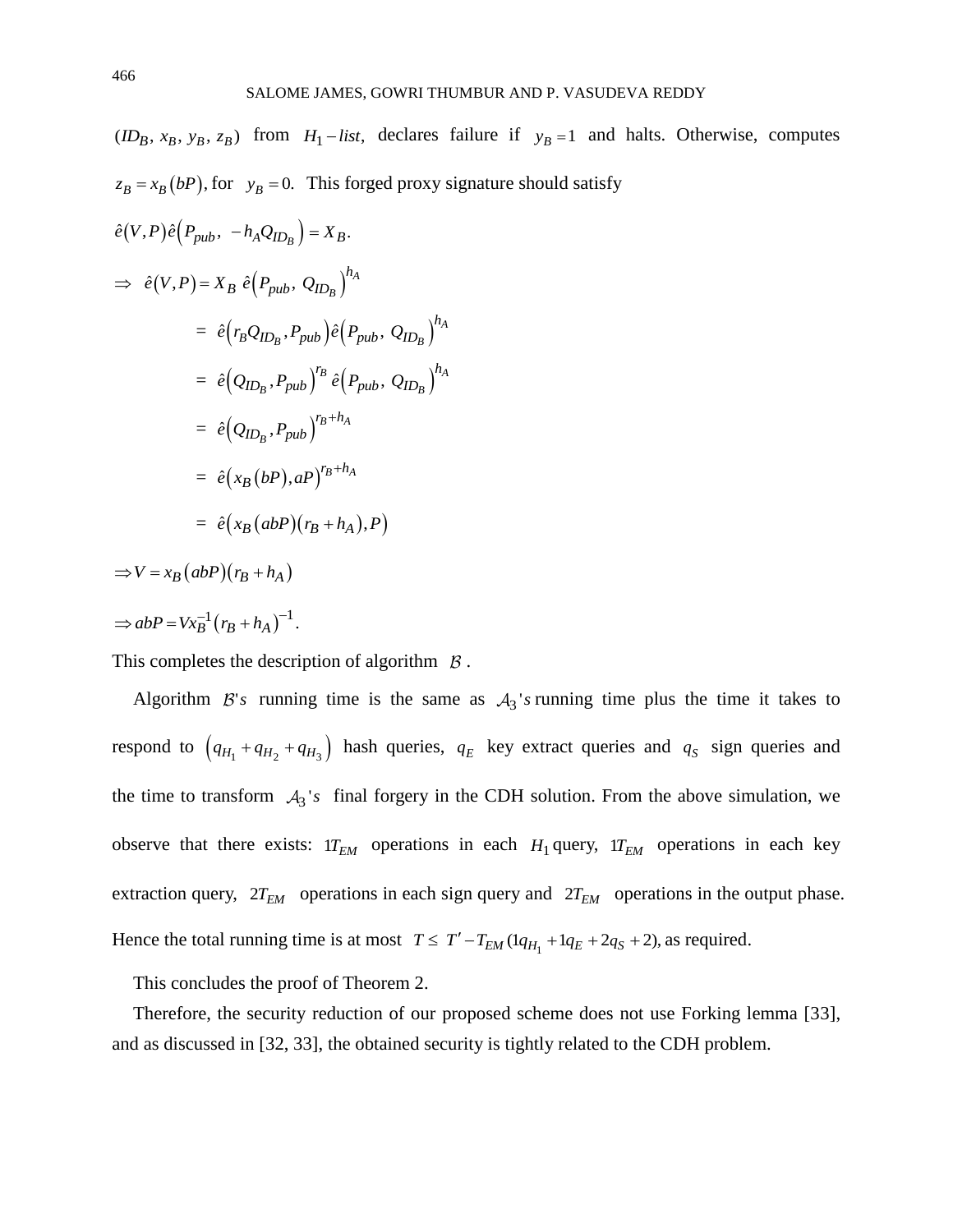#### **5.2. Efficiency of the Proposed IBPSMR**

We present the performance analysis of our proposed IBPSMR scheme by comparing it with the relevant schemes [24,26,28,20,29,22] in terms of computational and communicational (signature length) cost point of view. We consider various cryptographic operations and their conversions, which are provided in TABLE 3. The conversions of these cryptographic operations have been taken from the experimental results [34-37]. Besides, we have mentioned all the cryptographic operations in terms of modular multiplications.

TABLE 3. Notations and descriptions of different cryptographic operations and their conversions

| <b>Notations</b> | Time required to perform these operations                                                        |
|------------------|--------------------------------------------------------------------------------------------------|
| $T_{ML}$         | Time required to perform the modular multiplication operation                                    |
| $T_{EM}$         | Elliptic curve point multiplication (Scalar multiplication in $G_1$ ): $T_{EM} \approx 29T_{ML}$ |
| $T_{RP}$         | Bilinear pairing operation in $G_2: T_{BP} \approx 87 T_{ML}$                                    |
| $T_{PX}$         | Pairing-based exponentiation operation in $G_2$ : $T_{PX} \approx 43.5 T_{MI}$ .                 |
| $T_{EX}$         | Modular exponentiation operation in $Z_q^*$ : $T_{EX} \approx 240 T_{ML}$                        |
| $T_{IN}$         | Modular inversion operation in $Z_a^*$ : $T_{IN} \approx 11.6 T_{ML}$                            |
| $T_{MTP}$        | Map-to-point (hash function): $T_{MTP} \approx T_{EM} \approx 29T_{ML}$                          |
| $T_{PA}$         | Addition of 2 elliptic curve points (point addition in $G_1$ ): $T_{PA} \approx 0.12 T_{ML}$     |

#### **5.2.1. Computational Efficiency**

TABLE 4 gives an overview of the comparison between our proposed IBPSMR scheme and the existing proxy signature schemes in terms of computation. It clearly shows that the total computational cost of our proposed scheme is 725.12 *TML* which is 13.81% less than Singh and Verma [24] scheme, 15.27% less than Yoon *et al*. [26] scheme, 20.67% less than Zhou [28] scheme, 19.10% less than Sarde and Banerjee [20] scheme, 18.04% less than Asaar *et al*. [29] scheme and 35.92% less than Liu *et al*. [22] scheme. Hence, compared to the existing schemes [24,26,28,20,29,22], our scheme is more efficient in terms of computational complexity.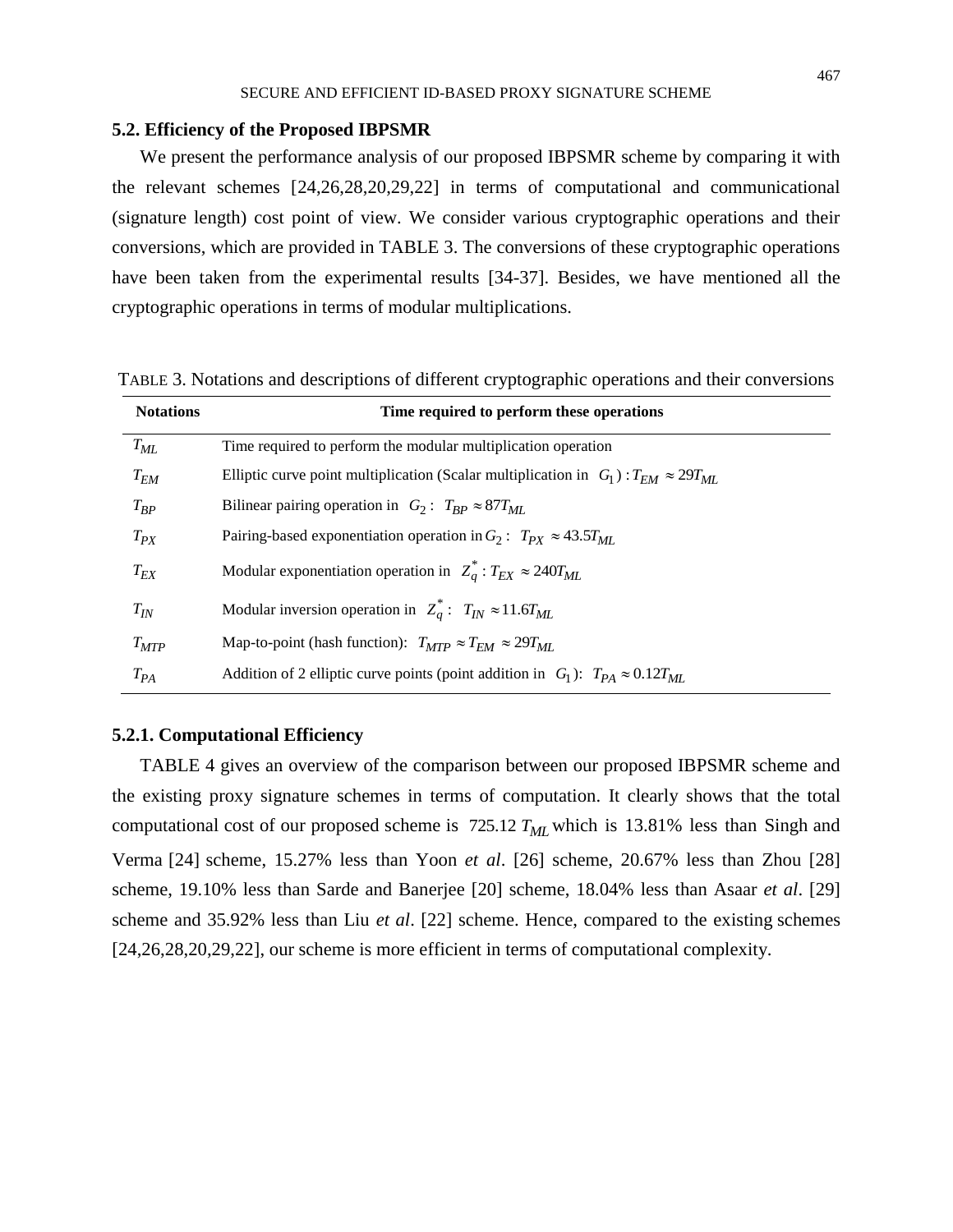| <b>Scheme</b> | <b>Delegation</b>            | <b>Delegation</b>     | <b>Proxy Signature Cost</b>    | <b>Proxy</b>           | <b>Total Cost</b>      |
|---------------|------------------------------|-----------------------|--------------------------------|------------------------|------------------------|
|               | <b>Generation Cost</b>       | <b>Verification</b>   |                                | <b>Verification</b>    |                        |
|               |                              | Cost                  |                                | Cost                   |                        |
| Singh and     |                              |                       |                                |                        |                        |
| Verma         | $1T_{BP} + 1T_{PX}$          | $1T_{MTP} + 2T_{BP}$  | $1T_{BP} + 1T_{PX} + 2T_{EM}$  | $2T_{BP} + 1T_{PX}$    | 841.36 $T_{ML}$        |
| $(2012)$ [24] | $+2T_{EM} + 1T_{PA}$         | $+1T_{PX}$            | $+2T_{PA}$                     |                        |                        |
| Yoon et al.   | $1T_{MTP} + 2T_{EM}$         | $3T_{BP}$ + $1T_{EM}$ | $1T_{MTP} + 2T_{EM} + 1T_{PA}$ | $4T_{BP} + 1T_{PX}$    | 855.86 T <sub>ML</sub> |
| $(2013)$ [26] | $+1T_{PA}$                   |                       |                                | $+1T_{PA}$             |                        |
| Zhou          | $1T_{BP} + 1T_{PX}$          | $1T_{MTP} + 2T_{BP}$  | $1T_{BP} + 1T_{PX} + 3T_{EM}$  | $2T_{BP} + 2T_{PX}$    | 914.10 $T_{ML}$        |
| $(2015)$ [28] | $+2T_{EM}$ +1T <sub>PA</sub> | $+1T_{PX}$            | $+2T_{PA}$                     | $+2T_{PA}$             |                        |
| Sarde and     | $1T_{MTP} + 4T_{EM}$         | $4T_{BP} + 2T_{PX}$   | $2T_{EM} + 1T_{IN}$            | $2T_{BP} + 1T_{PX}$    | 896.34 $T_{ML}$        |
| Banerjee      | $+1T_{PA}$                   |                       |                                | $+1T_{EM}$ + $1T_{PA}$ |                        |
| $(2015)$ [20] |                              |                       |                                |                        |                        |
| Asaar et al.  | $1T_{BP} + 1T_{PX}$          | $2T_{BP}$ + $1T_{PX}$ | $1T_{BP} + 1T_{PX} + 1T_{EM}$  | $3T_{BP} + 2T_{PX}$    | 884.62 T <sub>ML</sub> |
| $(2016)$ [29] | $+1T_{EM}$                   |                       | $+1T_{PA}$                     |                        |                        |
| Liu et al.    | $1T_{MTP} + 2T_{EM}$         | $2T_{MTP} + 3T_{BP}$  | $2T_{MTP} + 4T_{EM}$           | $4T_{MTP} + 5T_{BP}$   | 1131.60 $T_{ML}$       |
| $(2018)$ [22] | $+1T_{PA}$                   |                       | $+4T_{PA}$                     |                        |                        |
| Our           |                              |                       |                                |                        |                        |
| Proposed      | $1T_{BP} + 2T_{EM}$          | $2T_{BP} + 1T_{EM}$   | $1T_{BP} + 3T_{EM} + 1T_{PA}$  | $2T_{BP} + 1T_{EM}$    | 725.12 $T_{ML}$        |
| <b>IBPSMR</b> |                              |                       |                                |                        |                        |
| Scheme        |                              |                       |                                |                        |                        |

TABLE 4. Computational efficiency comparison of our proposed scheme with the related schemes

## **5.2.2. Communicational Efficiency**

TABLE 5 gives an overview of the comparison between our proposed IBPSMR scheme and the existing proxy signature schemes in terms of communication. Our proposed scheme and the related proxy signature schemes are constructed on bilinear pairings. In order to attain a security level of 80 bits, in bilinear pairing, we consider  $\hat{e}: G_1 \times G_1 \to G_T$  where  $G_1$  is an additive group generated by  $\hat{P}$  with the order  $\hat{q}$  on the super singular elliptic curve  $\hat{E}: y^2 = x^3 + x \mod \hat{p}$ with embedding degree 2. Here  $\hat{p}$  comprises of 512 bit prime number and  $\hat{q}$  is of 160 bit solinas prime number. In order to attain the same 80 bit security level, in ECC, we consider *G* as an additive cyclic group generated by a point  $P$  on a non-singular elliptic curve  $E: y^2 = x^3 + ax + b \mod p$  and its order is q where p,q are prime numbers of 160 bit each and  $a, b \in Z_q^*$ . Accordingly, the size of  $\hat{p}$  is 512 bits (i.e. 64 bytes) and the size of  $p$  is 160 bits (i.e. 20 bytes). Hence the size of elements in  $G_1$  is  $512 \times 2 = 1024$  bits and size of elements in G is 160 × 2 = 320 bits. Moreover, the size of the elements in  $Z_q^*$  is 160 bits.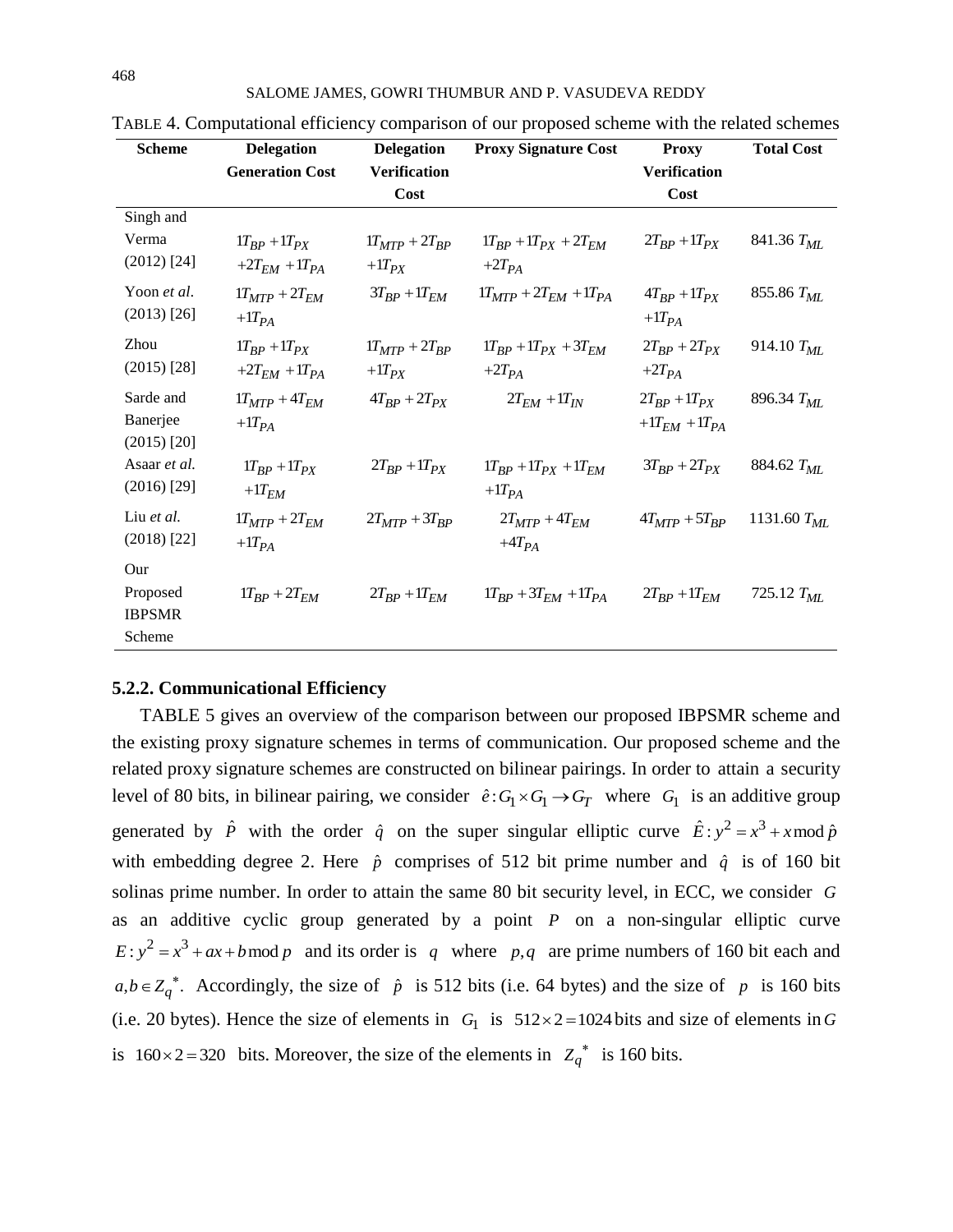#### SECURE AND EFFICIENT ID-BASED PROXY SIGNATURE SCHEME

The signature length of our proposed scheme is  $|q|+|G_1|+|G_2|$  and the communication cost is  $20 + 128 + 128 = 276$  bytes. Being a message recovery scheme, the original message in our proposed scheme need not be transmitted along with the signature. TABLE 5, clearly demonstrates that the communication complexity of our scheme is greatly reduced and hence our scheme is more efficient compared to the existing proxy signature schemes [24,26,28,20,29,22].

TABLE 5. Communication efficiency comparison of our proposed scheme with related schemes

| <b>Scheme</b>                    | <b>Message Recovery</b> | Signature length  | In Bytes  |
|----------------------------------|-------------------------|-------------------|-----------|
| Singh and Verma $(2012)$ [24]    | ✓                       | $ q + G_1 + G_2 $ | 276 bytes |
| Yoon <i>et al.</i> $(2013)$ [26] | ×                       | $ q +3 G_1 + m $  | 504 bytes |
| $(2015)$ [28]<br>Zhou            | ✓                       | $ q + G_1 + G_2 $ | 276 bytes |
| Sarde and Banerjee (2015) [20]   | $\mathbf x$             | $ q +4 G_1 + m $  | 632 bytes |
| Asaar <i>et al.</i> (2016) [29]  | ✓                       | $ q + G_1 + G_2 $ | 276 bytes |
| Liu <i>et al.</i> $(2018)$ [22]  | $\mathbf x$             | $3 G_1  +  m $    | 484 bytes |
| Our Proposed Scheme              | ✓                       | $ q + G_1 + G_2 $ | 276 bytes |



FIGURE 1. Graphical Representation of Total Computation Cost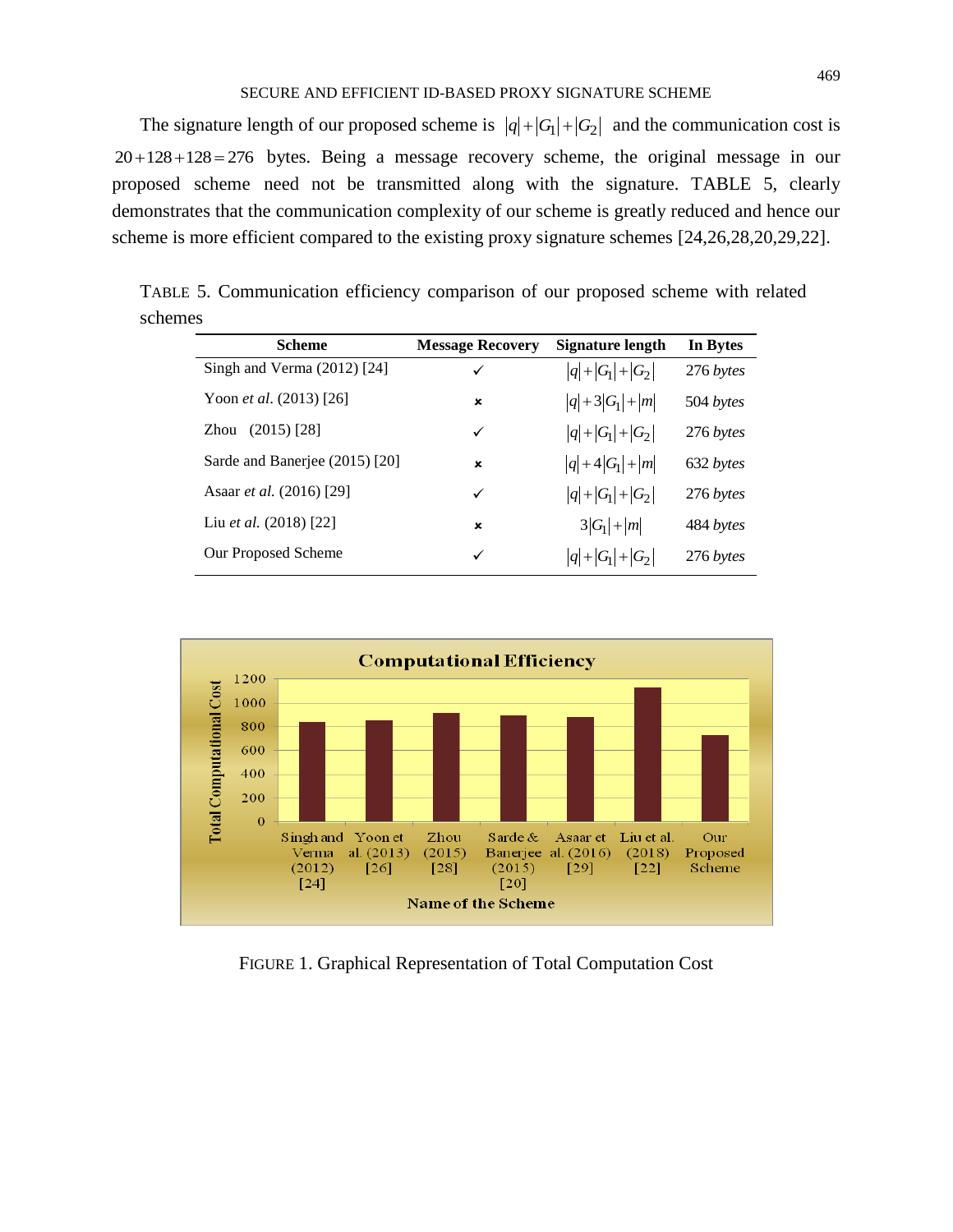#### SALOME JAMES, GOWRI THUMBUR AND P. VASUDEVA REDDY



FIGURE 2. Graphical Representation of Total Communication Cost

The above graphical representations (FIGURE 1 and FIGURE 2) clearly indicate that our scheme is considerably more efficient than the existing proxy signature schemes [24,26,28,20,29,22] in terms of computation and communication overhead.

#### **6. CONCLUSION**

This paper proposes an efficient ID-based proxy signature scheme with message recovery based on bilinear pairings. In view of the desirable advantages, such as proxy with message recovery feature in the ID-based setting, our proposed scheme can be implemented across a broad range of practical applications and provides an innovative approach to low bandwidth proxy signatures with more flexible management of public keys. The proposed scheme is secure against existential forgery under adaptively chosen message and identity attacks in the random oracle model with the assumption that the CDH problem is intractable. Additionally, in order to attain tight security, the proposed scheme does not use the forking lemma. Hence our proposed scheme has the best performance and is efficient in terms of computation and communication overhead.

## **CONFLICT OF INTERESTS**

The author(s) declare that there is no conflict of interests.

## **REFERENCES**

[1] A. Shamir, Identity-Based Cryptosystems and Signature Schemes. In: Blakley G.R., Chaum D. (eds) Advances in Cryptology. CRYPTO 1984. Springer, Berlin, Heidelberg, Lecture Notes in Computer Science, 196 (1985), 47-53.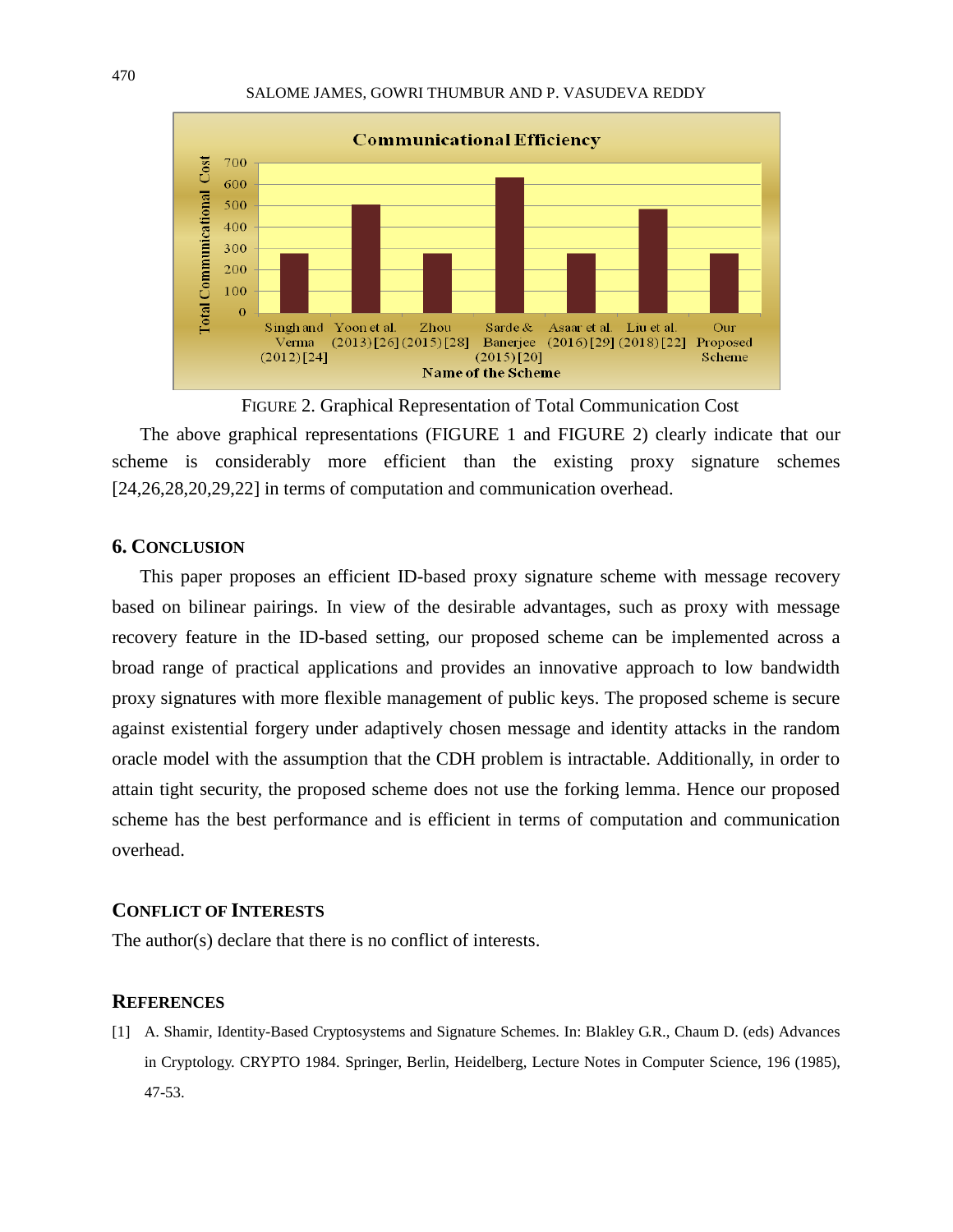- [2] S. G. Galbraith, K. Harrison and D. Soldera, Implementing the Tate pairing, Algorithmic Number Theory, 5th International Ymposium, ANTS-V, Springer-Verlag, Lecture Notes in Computer Science, 2369 (2002), 324-337.
- [3] M. Mambo, K. Usuda and E. Okamoto, Proxy signatures: delegation of the power to sign messages, IEICE Trans. Fundam. Electron. Commun. Computer Sci. 79 (9) (1996), 1338-1354.
- [4] T. Okamoto, M. Tada and E. Okamoto, Extended Proxy Signatures for Smart Cards, Extended Proxy Signatures for Smart Cards. In: Information Security. ISW 1999. Springer, Berlin, Heidelberg, Lecture Notes in Computer Science, 1729 (1999), 247-258.
- [5] B. Lee, H. Kim and K. Kim, Secure Mobile Agent using Strong Non-Designated Proxy Signature, Inf. Security and Privacy (ACISP'01), Springer-Verlag, Lecture Notes in Computer Science, 2119 (2001), 474-486.
- [6] H. U. Park and L.Y. Lee, A Digital Nominative Proxy Signature Scheme for Mobile Communication. In: Qing S., Okamoto T., Zhou J. (eds) Information and Communications Security. ICICS 2001. Springer, Berlin, Heidelberg, Lecture Notes in Computer Science, 2229 (2001), 451-455.
- [7] I. Foster, C. Kesselman, G. Tsudik and S. Tuecke, A Security Architecture for Computational Grids, 5th ACM Conference on Computer and Communications Security Conference, San Francisco, USA, (1998), 83-92.
- [8] J. Leiwo, C. Hanle, P. Homburg and A. S. Tanenbaum, Disallowing Unauthorized State Changes of Distributed Shared Objects. In: Qing S., Eloff J.H.P. (eds) Information Security for Global Information Infrastructures. SEC 2000. IFIP - The International Federation for Information Processing, Springer, Boston, MA, 47 (2000), 381-390.
- [9] K. Nyberg and R. A. Rueppel, A New Signature Scheme based on the DSA giving Message Recovery, Proceedings of the 1st ACM conference on Computer and communications security, Virginia, USA, (1993), 58-61.
- [10] F. Zhang and K. Kim, Efficient ID-Based Blind Signature and Proxy Signature from Bilinear Pairings. In: Safavi-Naini R., Seberry J. (eds) Information Security and Privacy. ACISP 2003. Springer, Berlin, Heidelberg, Lecture Notes in Computer Science, 2727 (2003), 312–323.
- [11] J. Xu, Z. Zhang and D. Feng, ID-Based Proxy Signature Using Bilinear Pairings. In: Chen G., Pan Y., Guo M., Lu J. (eds) Parallel and Distributed Processing and Applications - ISPA 2005 Workshops. ISPA 2005. Springer, Berlin, Heidelberg, Lecture Notes in Computer Science, 3759 (2005), 359-367.
- [12] C. Gu and Y. Zhu, An Efficient ID-Based Proxy Signature Scheme from Pairings. In: Pei D., Yung M., Lin D., Wu C. (eds) Information Security and Cryptology. Inscrypt 2007. Lecture Notes in Computer Science, vol 4990. Springer, Berlin, Heidelberg (2008), 40-50.
- [13] H. Mala, M. Dakhil-Alian and M. Brenjkoub, A New Identity-based Proxy Signature Scheme from Bilinear Pairings, 2nd International Conference on Information & Communication Technologies, IEEE, (2006),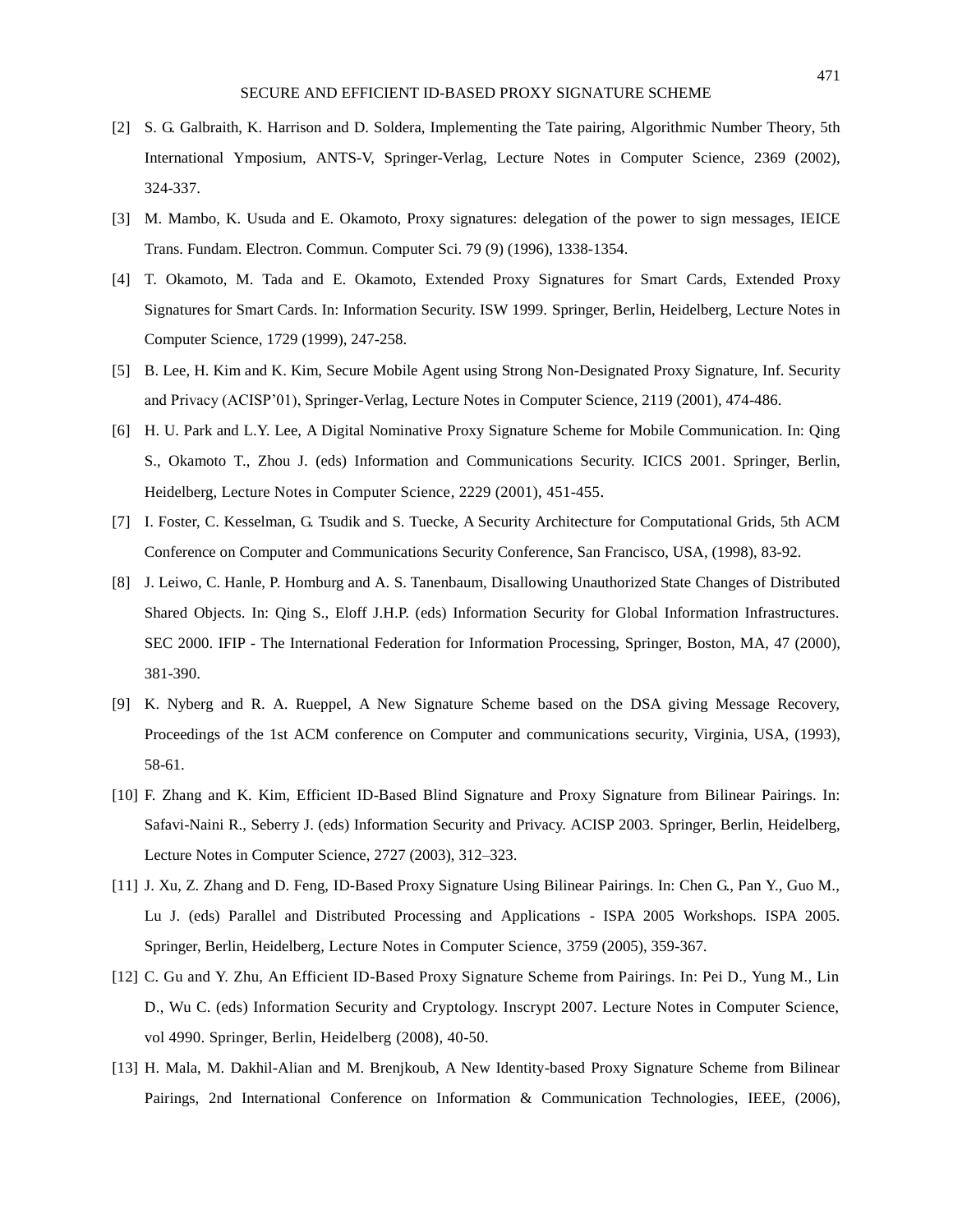3304-3308.

- [14] F. Hess, Efficient Identity Based Signature Schemes Based on Pairings. In: Nyberg K., Heys H. (eds) Selected Areas in Cryptography. SAC 2002. Springer, Berlin, Heidelberg, Lecture Notes in Computer Science, 2595 (2003), 310-324.
- [15] K. Shim, An Identity-Based Proxy Signature Scheme from Pairings. In: Ning P., Qing S., Li N. (eds) Information and Communications Security. ICICS 2006. Lecture Notes in Computer Science, 4307 (2006), 60-71.
- [16] W. Wu, Y. Mu, W. Susilo, J. Seberry and X. Huang, Identity-Based Proxy Signature from Pairings. In: Xiao B., Yang L.T., Ma J., Muller-Schloer C., Hua Y. (eds) Autonomic and Trusted Computing. ATC 2007. Springer, Berlin, Heidelberg, Lecture Notes in Computer Science, 4610 (2007), 22-31.
- [17] B.Wang, A New Identity Based Proxy Signature Scheme, IACR Cryptology ePrint Archive, 323 (2008).
- [18] M. A. Behesthi, M. Gardeshi and M. Bayat, Formal Security of an Identity Based Proxy Signature Scheme in the Random Oracle Model, Int. J. Mach. Learn. Comput. 2(3) (2012), 298-300.
- [19] H. Elkamchouchi, E. A. El-kheir and Y. Abouelseoud, A pairing-free Identity based proxy signature scheme, Int. J. Sci. Eng. Res. 5(4) (2014), 1104-1108.
- [20] P. Sarde and A. Banerjee, A secure ID-based proxy signature scheme from bilinear pairings, Int. J. Computer Appl. 124(9) (2015), 1-4.
- [21] D. Mukherjee, P. Vyavahare and M. Panchal, An improved ID based proxy signature scheme based on elliptic curve cryptography, (SECURWARE 2016), The Tenth International Conference on Emerging Security Information, Systems and Technologies, (2016), 235-240.
- [22] W. Liu, Y. Mu, G. Yang and Y. Tian, Strong Identity-Based Proxy Signature Schemes: Revisited, Wireless Commun. Mobile Comput. 2018 (2018), Article ID 6925019.
- [23] T. Wu, C. Hsu and H. Lin, Self certified multiproxy signature scheme with message recovery, J. Zhejiang Univ. Sci. A, 10(2) (2009), 290-300.
- [24] H. Singh and G.K. Verma, ID-based proxy signature scheme with message recovery, J. Syst. Softw. 85(1) (2012), 209–214.
- [25] M. Tian, L. Huang and W. Yang, Cryptanalysis of an ID-based proxy signature scheme with message recovery, Appl. Math. Inf. Sci. 6 (2012), 419 - 422.
- [26] E. Yoon, Y. S. Choi and C. Kim, New ID-Based Proxy Signature Scheme with Message Recovery. In: Park J.J..H., Arabnia H.R., Kim C., Shi W., Gil JM. (eds) Grid and Pervasive Computing. GPC 2013. Springer, Berlin, Heidelberg, Lecture Notes in Computer Science, 7861 (2013), 945-951.
- [27] S. Padhye and N. Tiwari, ECDLP based Certificateless Proxy Signature Scheme with message recovery, Trans. Emerg. Telecomm. Tech. 26(3) (2015), 346-354.